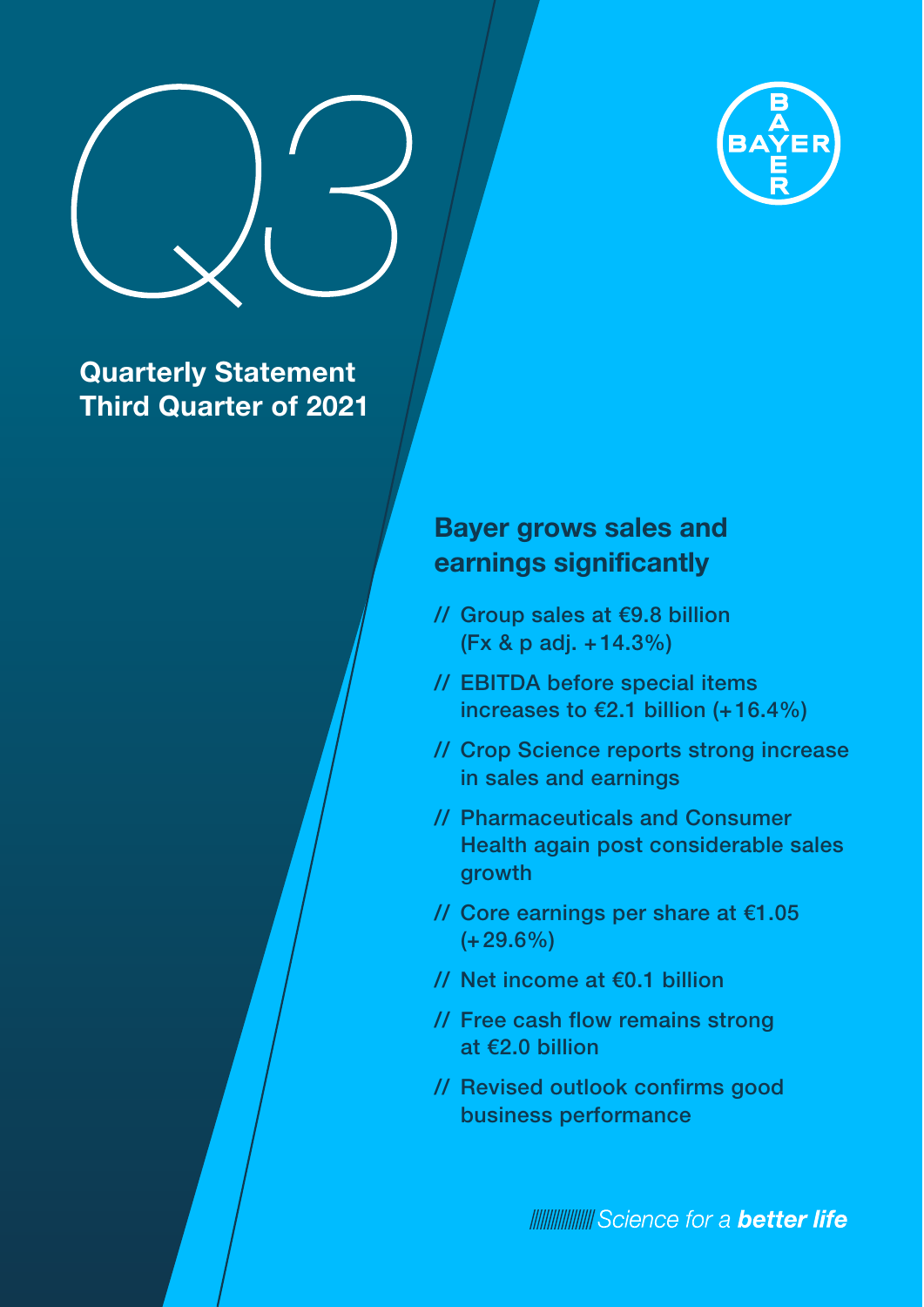## **Bayer Group Key Data**

|                                                                                                                     |           |          |          | Change %    |           |          |          | Change %    |
|---------------------------------------------------------------------------------------------------------------------|-----------|----------|----------|-------------|-----------|----------|----------|-------------|
| $\epsilon$ million                                                                                                  | Q3 2020   | Q3 2021  | Reported | Fx & p adj. | 9M 2020   | 9M 2021  | Reported | Fx & p adj. |
| <b>Sales</b>                                                                                                        | 8,506     | 9,781    | $+15.0$  | $+14.3$     | 31,405    | 32,963   | $+5.0$   | $+9.2$      |
| Change in sales <sup>1</sup>                                                                                        |           |          |          |             |           |          |          |             |
| Volume                                                                                                              | $-1.6%$   | $+10.6%$ |          |             | $+2.2%$   | $+7.8%$  |          |             |
| Price                                                                                                               | $-3.5%$   | $+3.7%$  |          |             | $-2.3%$   | $+1.4%$  |          |             |
| Currency                                                                                                            | $-7.7%$   | $+0.8%$  |          |             | $-2.8%$   | $-4.4%$  |          |             |
| Portfolio                                                                                                           | $-0.7%$   | $-0.1%$  |          |             | $-1.3%$   | $+0.2%$  |          |             |
| Sales by region                                                                                                     |           |          |          |             |           |          |          |             |
| Europe/Middle East/Africa                                                                                           | 2,705     | 3,075    | $+13.7$  | $+13.0$     | 9,885     | 10,393   | $+5.1$   | $+7.4$      |
| North America                                                                                                       | 2,150     | 2,587    | $+20.3$  | $+21.1$     | 11,325    | 11,551   | $+2.0$   | $+7.8$      |
| Asia/Pacific                                                                                                        | 1,955     | 2,092    | $+7.0$   | $+5.6$      | 6,226     | 6,573    | $+5.6$   | $+7.3$      |
| Latin America                                                                                                       | 1,696     | 2,027    | $+19.5$  | $+17.9$     | 3,969     | 4,446    | $+12.0$  | $+20.3$     |
| <b>EBITDA</b> <sup>1</sup>                                                                                          | 894       | 1,400    | $+56.6$  |             | (4,934)   | 4,678    |          |             |
| Special items <sup>1</sup>                                                                                          | (901)     | (689)    |          |             | (14,003)  | (4, 106) |          |             |
| EBITDA before special items <sup>1</sup>                                                                            | 1,795     | 2,089    | $+16.4$  |             | 9,069     | 8,784    | $-3.1$   |             |
| EBITDA margin before special items <sup>1</sup>                                                                     | 21.1%     | 21.4%    |          |             | 28.9%     | 26.6%    |          |             |
| EBIT <sup>1</sup>                                                                                                   | (9, 399)  | 530      |          |             | (17, 684) | 1,332    |          |             |
| Special items <sup>1</sup>                                                                                          | (10, 181) | (694)    |          |             | (23, 331) | (4,580)  |          |             |
| EBIT before special items <sup>1</sup>                                                                              | 782       | 1,224    | $+56.5$  |             | 5,647     | 5,912    | $+4.7$   |             |
| <b>Financial result</b>                                                                                             | (11)      | (336)    |          |             | (939)     | (783)    | $-16.6$  |             |
| Net income (from continuing and<br>discontinued operations)                                                         | (2,744)   | 85       |          |             | (10, 803) | (161)    | $-98.5$  |             |
| Earnings per share <sup>1</sup> from continuing<br>and discontinued operations $(\epsilon)$                         | (2.79)    | 0.09     |          |             | (11.00)   | (0.16)   | $-98.5$  |             |
| Core earnings per share <sup>1</sup><br>from continuing operations $(\epsilon)$                                     | 0.81      | 1.05     | $+29.6$  |             | 5.07      | 5.25     | $+3.6$   |             |
| Net cash provided by operating<br>activities (from continuing and<br>discontinued operations)                       | 1,967     | 2,811    | $+42.9$  |             | 4,152     | 2,043    | $-50.8$  |             |
| Free cash flow                                                                                                      | 1,237     | 1,954    | $+58.0$  |             | 1,846     | (120)    |          |             |
| Net financial debt (at end of period)                                                                               | 28,268    | 33,981   | $+20.2$  |             | 28,268    | 33,981   | $+20.2$  |             |
| Cash outflows for capital<br>expenditures and intangible assets<br>(from continuing and discontinued<br>operations) | 549       | 649      | $+18.2$  |             | 1,525     | 1,471    | $-3.5$   |             |
| Research and development<br>expenses <sup>2</sup>                                                                   | 3,366     | 1,564    | $-53.5$  |             | 5,835     | 4,400    | -24.6    |             |
| Depreciation, amortization and<br>impairment losses/loss reversals                                                  | 10,293    | 870      | $-91.5$  |             | 12,750    | 3,346    | $-73.8$  |             |
| Number of employees <sup>3</sup><br>(at end of period)                                                              | 100,618   | 99,814   | $-0.8$   |             | 100,618   | 99,814   | $-0.8$   |             |
| Personnel expenses<br>(including pension expenses)                                                                  | 2,307     | 3.031    | $+31.4$  |             | 7.490     | 8,782    | $+17.2$  |             |

Fx & p adj. = currency- and portfolio-adjusted

1 For definition see Annual Report 2020, A 2.3 "Alternative Performance Measures Used by the Bayer Group."

2 The high research and development expenses in the prior-year period were due to noncash impairment charges.

3 Employees calculated as full-time equivalents (FTEs)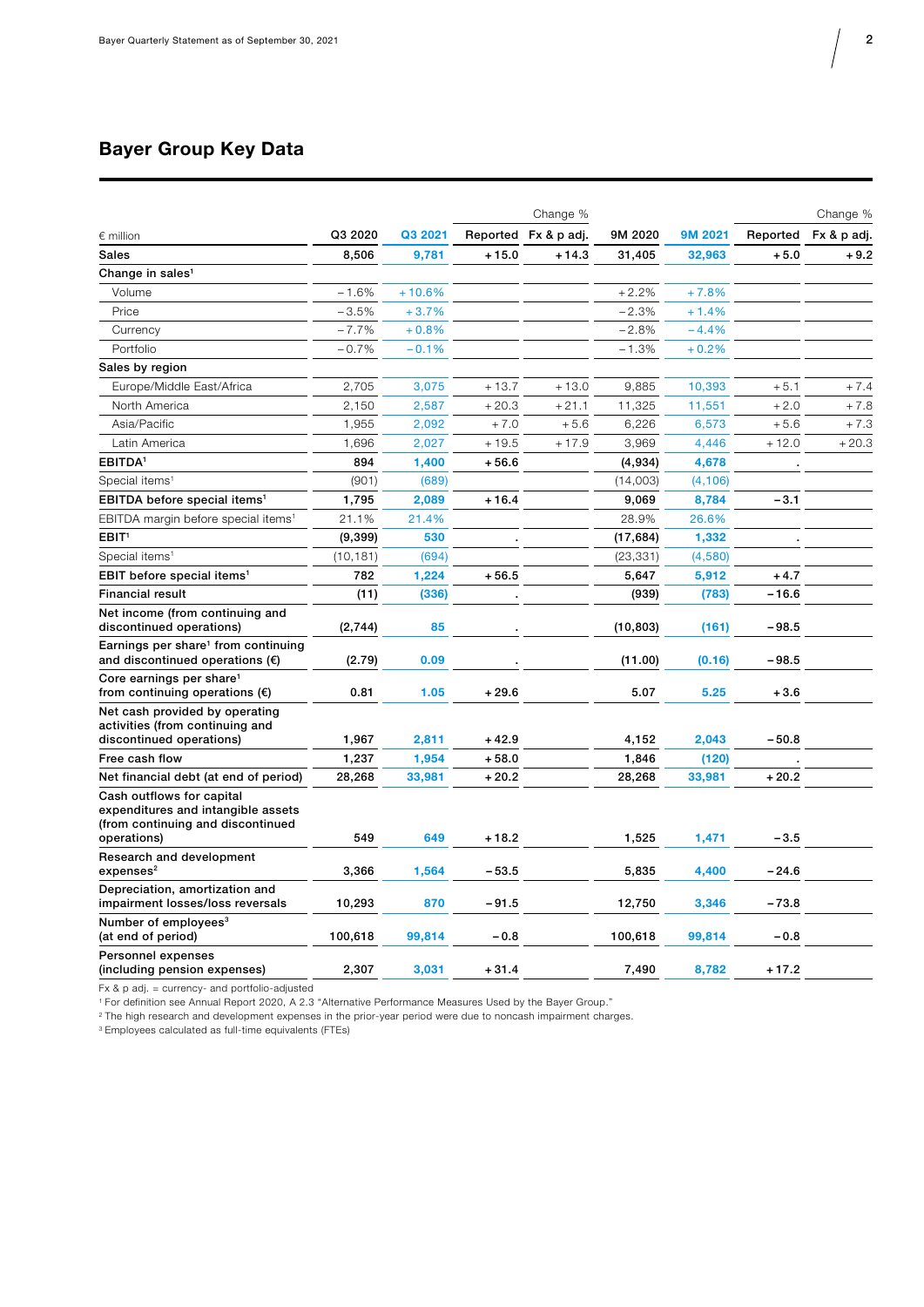# Key Events

## **Start of Phase III clinical development program OASIS with elinzanetant**

In late August, we announced the start of the Phase III clinical development program OASIS, which aims to evaluate the efficacy and safety of elinzanetant in the treatment of vasomotor symptoms during menopause. Elinzanetant is a first in class, nonhormonal, once-daily, oral, dual neurokinin-1,3 receptor antagonist that is currently under development.

## **Extension of clinical development program for finerenone with Phase III study to investigate use in patients with nondiabetic chronic kidney disease**

In September, we announced the initiation of the FIND-CKD Phase III study, which aims to evaluate the efficacy and safety of finerenone in addition to guideline-directed therapy to delay the progression of chronic kidney disease (CKD) in patients with nondiabetic CKD.

## Earnings Performance of the Bayer Group1

### **Third quarter of 2021**

#### **Group sales**

Group sales in the third quarter of 2021 increased by 14.3% (Fx & portfolio adj.) to €9,781 million (Q3 2020: €8,506 million; reported: +15.0%), with all divisions registering growth. There was a positive currency effect of €67 million. Sales in Germany amounted to €581 million (Q3 2020: €428 million).

Crop Science posted a significant increase in volumes and prices. Sales also rose markedly at Pharmaceuticals, especially in the ophthalmology business. At Consumer Health, sales advanced substantially against the very strong prior-year quarter, with gains achieved in all regions and categories.

#### **EBITDA before special items**

Group EBITDA before special items increased by 16.4% to €2,089 million. This figure included a negative currency effect of €44 million. At Crop Science, EBITDA before special items was up year on year, driven by higher prices and volumes along with contributions from ongoing efficiency programs. At Pharmaceuticals, EBITDA before special items was primarily held back by investments in U.S. market launches and by an increase in research and development expenses that was partly acquisition-related. EBITDA before special items at Consumer Health was up year on year, driven by strong business performance and continuous cost management efforts.

#### **EBIT and special items**

EBIT of the Bayer Group came in at €530 million (Q3 2020: minus €9,399 million) after net special charges of €694 million (Q3 2020: €10,181 million) that primarily related to restructuring measures at all three divisions. EBIT before special items rose by 56.5% to €1,224 million (Q3 2020: €782 million).

<sup>1</sup> For definition of alternative performance measures see Annual Report 2020, A 2.3 "Alternative Performance Measures Used by the Bayer Group."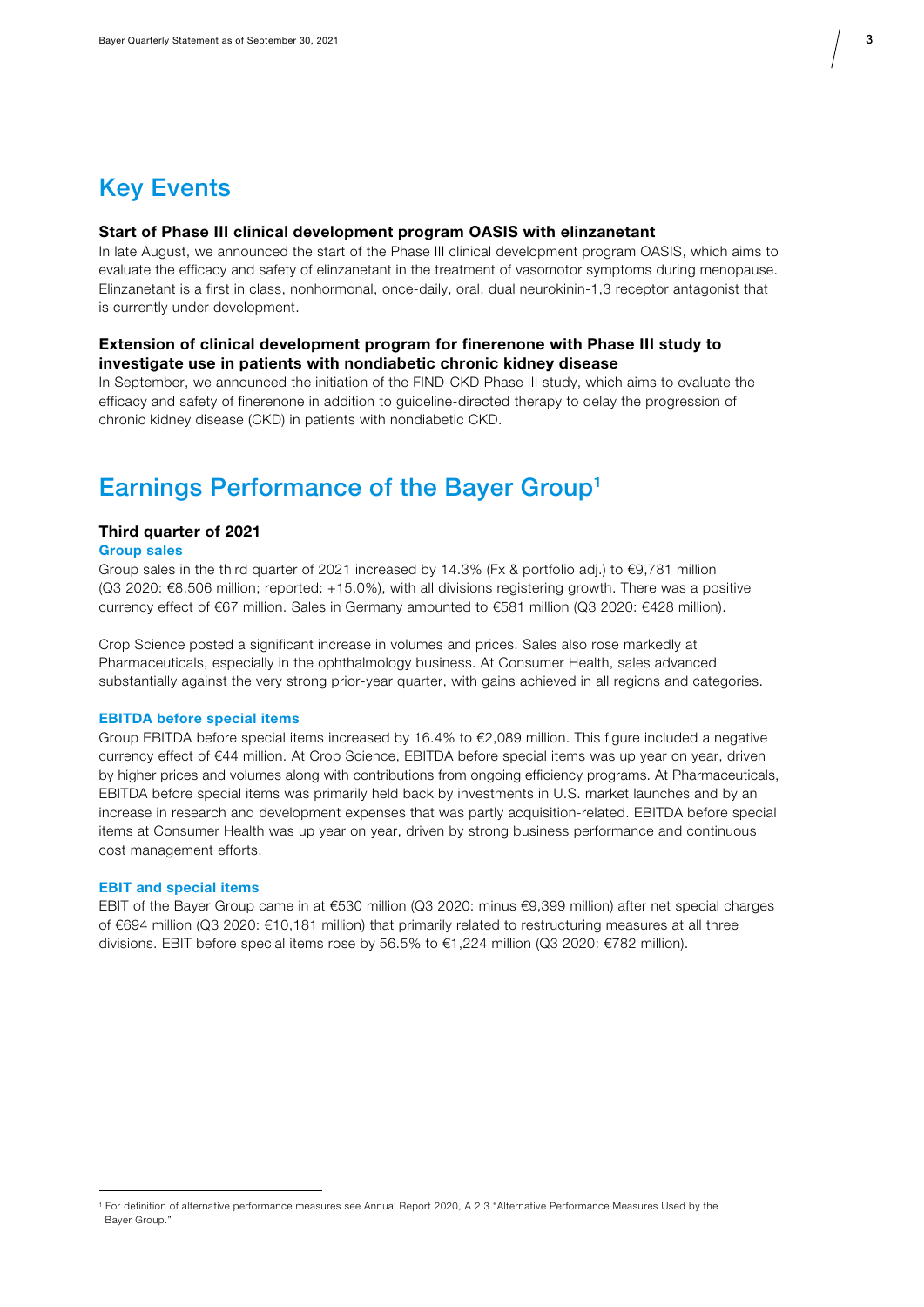The following special items were taken into account in calculating EBIT and EBITDA:

| Special Items by Category <sup>1, 2</sup>     |                        |                        |                        |                        |                          |                          |                          |                          |
|-----------------------------------------------|------------------------|------------------------|------------------------|------------------------|--------------------------|--------------------------|--------------------------|--------------------------|
| $\epsilon$ million                            | <b>EBIT</b><br>Q3 2020 | <b>EBIT</b><br>Q3 2021 | <b>EBIT</b><br>9M 2020 | <b>EBIT</b><br>9M 2021 | <b>EBITDA</b><br>Q3 2020 | <b>EBITDA</b><br>Q3 2021 | <b>EBITDA</b><br>9M 2020 | <b>EBITDA</b><br>9M 2021 |
| Total special items                           | (10, 181)              | (694)                  | (23, 331)              | (4,580)                | (901)                    | (689)                    | (14,003)                 | (4, 106)                 |
| Restructuring                                 | (177)                  | (606)                  | (674)                  | (907)                  | (177)                    | (605)                    | (675)                    | (897)                    |
| of which in the Reconciliation                | (128)                  | (198)                  | (441)                  | (408)                  | (140)                    | (198)                    | (440)                    | (408)                    |
| Acquisition/integration                       | (11)                   | (20)                   | (37)                   | (24)                   | (10)                     | (20)                     | (36)                     | (24)                     |
| of which in the Reconciliation                | (2)                    |                        | (2)                    |                        | (1)                      |                          | (1)                      |                          |
| <b>Divestments</b>                            | (21)                   | (22)                   | (42)                   | 46                     | (21)                     | (22)                     | (42)                     | 46                       |
| of which in the Reconciliation                | (21)                   |                        | (34)                   |                        | (21)                     |                          | (34)                     |                          |
| Litigations/legal risks                       | (717)                  | (18)                   | (13, 136)              | (3,211)                | (717)                    | (18)                     | (13, 136)                | (3,211)                  |
| of which in the Reconciliation                | (4)                    | (13)                   | (831)                  | 46                     | (4)                      | (13)                     | (831)                    | 46                       |
| Impairment losses/loss reversals <sup>3</sup> | (9, 255)               | (5                     | (9, 442)               | (468)                  | 24                       | (1)                      | (114)                    | (4)                      |
| Other                                         |                        | (23)                   |                        | (16)                   |                          | (23)                     |                          | (16)                     |

1 For definition see Annual Report 2020, A 2.3 "Alternative Performance Measures Used by the Bayer Group."

2 Prior to December 31, 2020, special items pertaining to the integration of Monsanto Functions were reported in the category "acquisition and integration costs." Effective January 1, 2021, these special items have been included in the category "restructuring." The prior-year figures have been restated accordingly.

<sup>3</sup> Where not already included in the other special items categories

#### **Income from discontinued operations after income taxes**

Income from discontinued operations after income taxes amounted to €0 million (Q3 2020: €4,958 million).

#### **Net income**

After a financial result of minus €336 million (Q3 2020: minus €11 million), income before income taxes amounted to €194 million (Q3 2020: minus €9,410 million). The financial result mainly comprised a loss of €79 million from investments in affiliated companies (Q3 2020: income of €339 million) and net interest expense of €215 million (Q3 2020: €274 million). The financial result included net special charges of €11 million (Q3 2020: net special gains of €364 million). After tax expense of €104 million (Q3 2020: tax income of €1,705 million) and accounting for noncontrolling interest, net income amounted to €85 million (Q3 2020: minus €2,744 million).

**A 1**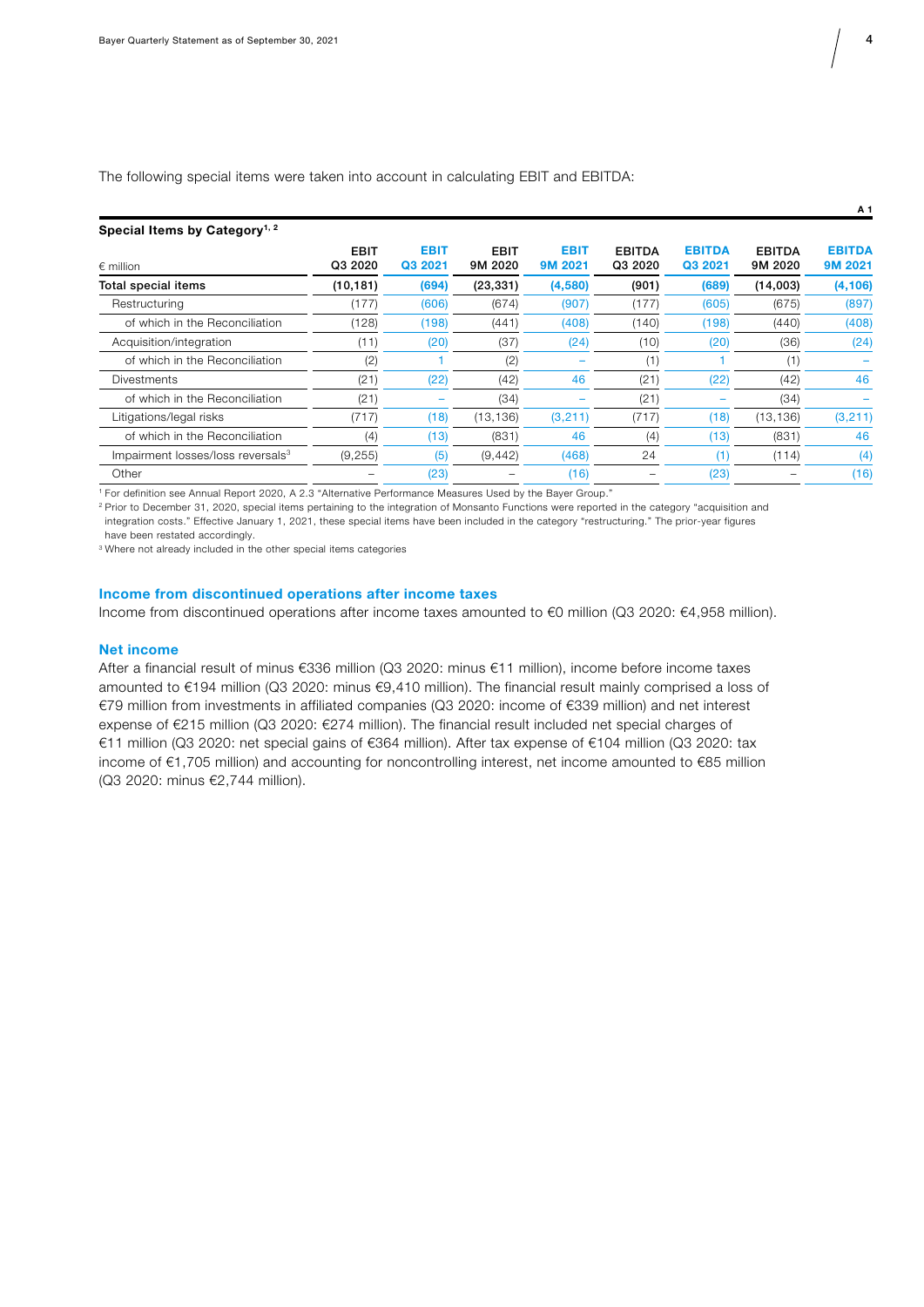## **Core earnings per share**

Core earnings per share advanced by 29.6% to €1.05 (Q3 2020: €0.81), mainly due to the development of business within the Crop Science Division. Earnings per share (total) amounted to €0.09 (Q3 2020: minus €2.79).

|                                                                                                                              |          |         |           | A 2     |
|------------------------------------------------------------------------------------------------------------------------------|----------|---------|-----------|---------|
| Core Earnings per Share <sup>1</sup>                                                                                         |          |         |           |         |
| $\epsilon$ million                                                                                                           | Q3 2020  | Q3 2021 | 9M 2020   | 9M 2021 |
| EBIT (as per income statements)                                                                                              | (9, 399) | 530     | (17, 684) | 1,332   |
| Amortization and impairment losses/loss reversals on goodwill and<br>other intangible assets                                 | 9,883    | 436     | 11.316    | 2,133   |
| Impairment losses/loss reversals on property, plant and equipment, and<br>accelerated depreciation included in special items | 35       | 62      | 139       | 108     |
| Special items (other than accelerated depreciation, amortization and<br>impairment losses/loss reversals)                    | 900      | 689     | 14,003    | 4,106   |
| Core EBIT                                                                                                                    | 1,419    | 1.717   | 7.774     | 7,679   |
| Financial result (as per income statements)                                                                                  | (11)     | (336)   | (939)     | (783)   |
| Special items in the financial result <sup>2</sup>                                                                           | (364)    | 11      | (272)     | (42)    |
| Income taxes (as per income statements)                                                                                      | 1,705    | (104)   | 2,676     | (697)   |
| Special items in income taxes                                                                                                |          |         |           |         |
| Tax effects related to amortization, impairment losses/loss reversals and special items                                      | (1, 947) | (249)   | (4, 240)  | (983)   |
| Income after income taxes attributable to noncontrolling interest<br>(as per income statements)                              | 3        | (5)     | (5)       | (13)    |
| Above-mentioned adjustments attributable to noncontrolling interest                                                          | (11)     |         | (12)      |         |
| Core net income from continuing operations                                                                                   | 794      | 1,034   | 4,982     | 5,161   |
| Shares (million)                                                                                                             |          |         |           |         |
| Weighted average number of shares                                                                                            | 982.42   | 982.42  | 982.42    | 982.42  |
| €                                                                                                                            |          |         |           |         |
| Core earnings per share from continuing operations                                                                           | 0.81     | 1.05    | 5.07      | 5.25    |

1 For definition see Annual Report 2020, A 2.3 "Alternative Performance Measures Used by the Bayer Group."

2 Primarily comprising changes in the fair value of our interests in Elanco and Covestro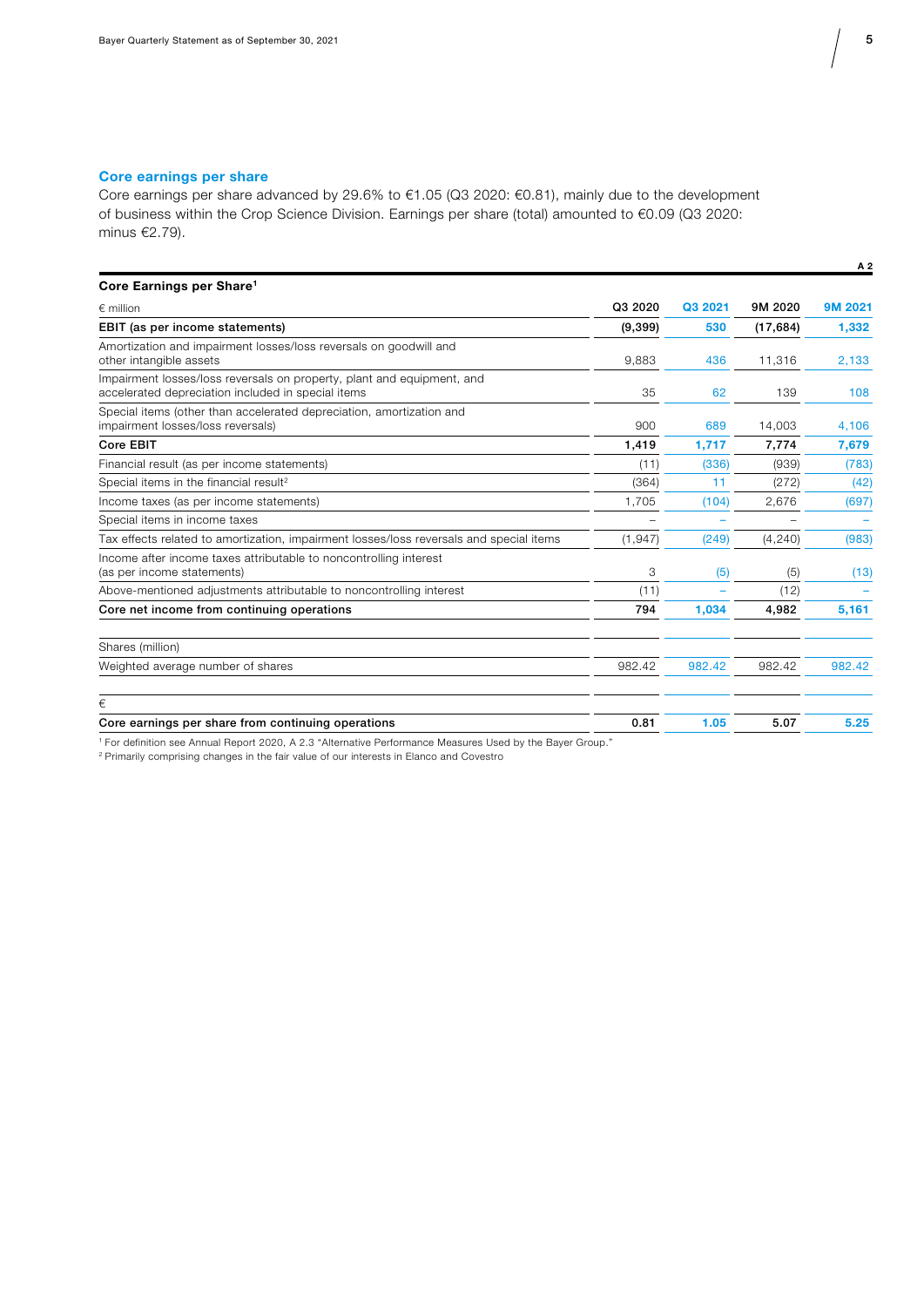# Business Development by Division

# **Crop Science** A 3 **3**  $\overline{AB}$

#### **Key Data – Crop Science**

|                                                        |           |          |         | Change $\%$ <sup>1</sup> |           |          |          | Change $\%$ <sup>1</sup> |
|--------------------------------------------------------|-----------|----------|---------|--------------------------|-----------|----------|----------|--------------------------|
| $\epsilon$ million                                     | Q3 2020   | Q3 2021  |         | Reported Fx & p adj.     | 9M 2020   | 9M 2021  | Reported | Fx & p adj.              |
| <b>Sales</b>                                           | 3,028     | 3,850    | $+27.1$ | $+25.8$                  | 14,664    | 15,517   | $+5.8$   | $+11.8$                  |
| Change in sales <sup>1</sup>                           |           |          |         |                          |           |          |          |                          |
| Volume                                                 | $-10.3%$  | $+13.9%$ |         |                          | $+0.8%$   | $+7.5%$  |          |                          |
| Price                                                  | $-1.3%$   | $+11.9%$ |         |                          | $-0.4%$   | $+4.3%$  |          |                          |
| Currency                                               | $-11.7%$  | $+1.3%$  |         |                          | $-3.8%$   | $-6.0%$  |          |                          |
| Portfolio                                              | 0.0%      | 0.0%     |         |                          | 0.0%      | 0.0%     |          |                          |
| Sales by region                                        |           |          |         |                          |           |          |          |                          |
| Europe/Middle East/Africa                              | 656       | 748      | $+14.0$ | $+11.3$                  | 3,508     | 3,632    | $+3.5$   | $+6.6$                   |
| North America                                          | 598       | 1,063    | $+77.8$ | $+78.7$                  | 6,812     | 7,026    | $+3.1$   | $+10.6$                  |
| Asia/Pacific                                           | 427       | 427      | 0.0     | $-0.3$                   | 1,418     | 1,569    | $+10.6$  | $+13.4$                  |
| Latin America                                          | 1,347     | 1,612    | $+19.7$ | $+17.7$                  | 2,926     | 3,290    | $+12.4$  | $+20.0$                  |
| EBITDA <sup>1</sup>                                    | (726)     | 294      |         |                          | (7, 138)  | 225      |          |                          |
| Special items <sup>1</sup>                             | (692)     | (177)    |         |                          | (11,080)  | (3, 712) |          |                          |
| EBITDA before special items <sup>1</sup>               | (34)      | 471      |         |                          | 3,942     | 3,937    | $-0.1$   |                          |
| EBITDA margin before special items <sup>1</sup>        | $-1.1%$   | 12.2%    |         |                          | 26.9%     | 25.4%    |          |                          |
| EBIT <sup>1</sup>                                      | (10, 620) | (200)    | $-98.1$ |                          | (18, 720) | (1,930)  | $-89.7$  |                          |
| Special items <sup>1</sup>                             | (9,983)   | (181)    |         |                          | (20, 474) | (4, 178) |          |                          |
| EBIT before special items <sup>1</sup>                 | (637)     | (19)     | $-97.0$ |                          | 1,754     | 2,248    | $+28.2$  |                          |
| Net cash provided by (used in)<br>operating activities | 900       | 1,340    | $+48.9$ |                          | 676       | (1,063)  |          |                          |
| Cash-flow relevant capital<br>expenditures             | 214       | 246      | $+15.0$ |                          | 699       | 549      | $-21.5$  |                          |
| Research and development expenses <sup>2</sup>         | 2,664     | 609      | $-77.1$ |                          | 3,735     | 1,891    | $-49.4$  |                          |

Fx & p adj. = currency- and portfolio-adjusted

1 For definition see Annual Report 2020, A 2.3 "Alternative Performance Measures Used by the Bayer Group."

2 The high research and development expenses in the prior-year period were due to noncash impairment charges.

#### **Third quarter of 2021**

### **Sales**

Sales at Crop Science increased significantly in the third quarter of 2021, rising 25.8% (Fx & portfolio adj.) to €3,850 million thanks to substantial volume and price growth in the North America, Latin America and Europe/Middle East/Africa regions. Sales in Asia/Pacific were level with the prior-year period.

- // Corn Seed & Traits posted substantial gains, with business growing in North America in particular due to lower product returns and the later receipt of license revenues. As expected, these license revenues were recorded in the third quarter this year as opposed to in the second quarter as in 2020. Sales in Latin America rose year on year thanks to the launch of a new trait as well as higher volumes and prices.
- // Herbicides recorded encouraging gains in the North America and Europe/Middle East/Africa regions, driven by an increase in prices for our glyphosate-based products and higher volumes. However, sales were down in Latin America as a result of lower volumes.
- // Fungicides achieved double-digit percentage growth in the Latin America, Asia/Pacific and Europe/Middle East/Africa regions, mainly due to an increase in volumes. In North America, by contrast, we registered a decline in volumes.
- // The increase in sales at Soybean Seeds & Traits was primarily attributable to significant growth in North America due to lower product returns and higher license revenues. Sales also rose substantially in Latin America thanks to higher prices and volumes.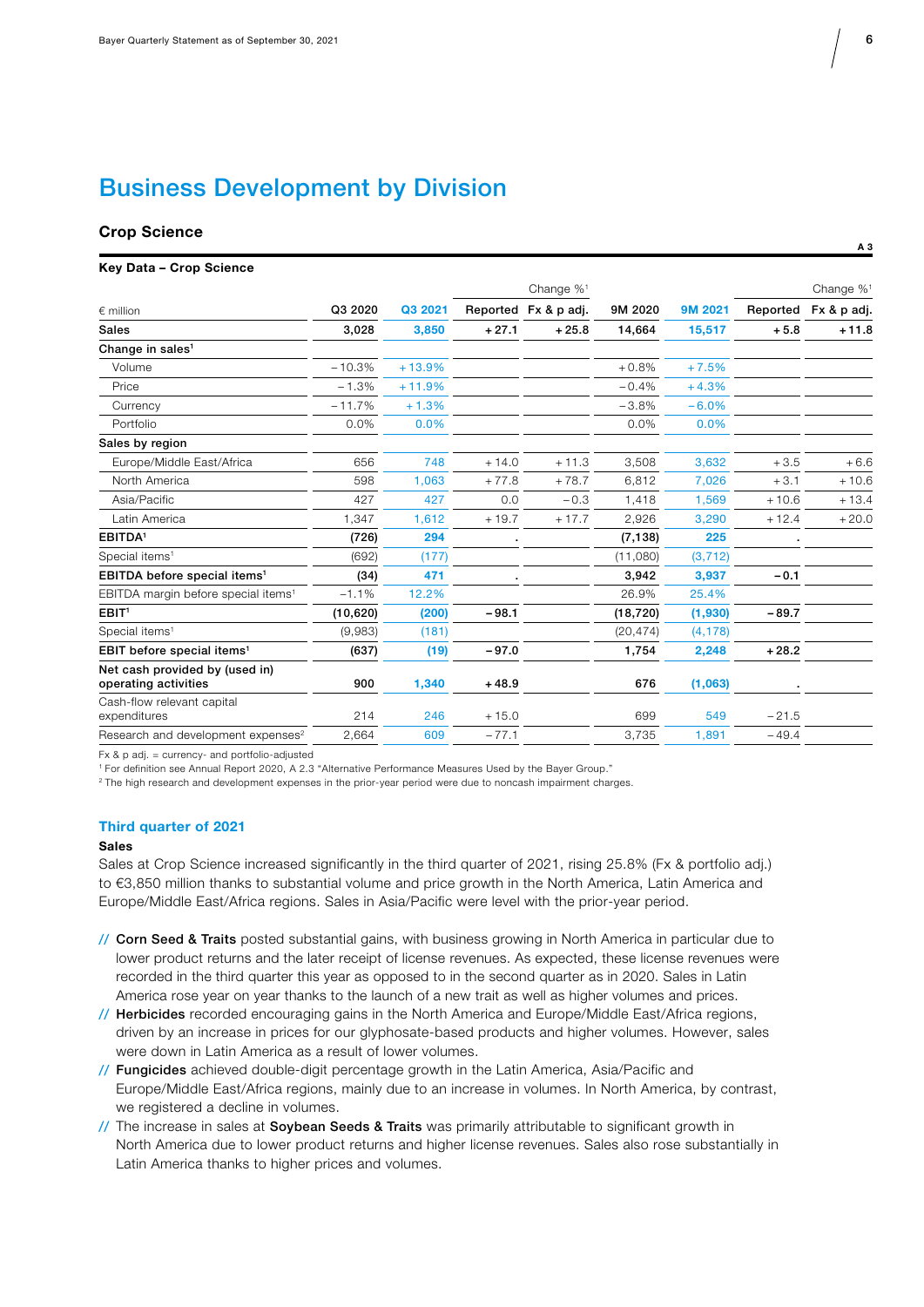- // Insecticides posted a significant increase in sales in Latin America, largely due to volume expansion in Brazil.
- // Environmental Science registered a decline in sales due to lower volumes in its consumer business.
- // Sales at Vegetable Seeds advanced year on year, driven by higher volumes in Latin America and Asia /Pacific.
- // The reporting unit "Other" recorded an increase in sales, largely due to higher license revenues for cotton seed in North America.

| <b>Sales by Strategic Business Entity</b> |         |         |         |                          |         |         |          |                          |
|-------------------------------------------|---------|---------|---------|--------------------------|---------|---------|----------|--------------------------|
|                                           |         |         |         | Change $\%$ <sup>1</sup> |         |         |          | Change $\%$ <sup>1</sup> |
| $\epsilon$ million                        | Q3 2020 | Q3 2021 |         | Reported Fx & p adj.     | 9M 2020 | 9M 2021 | Reported | Fx & p adj.              |
| <b>Crop Science</b>                       | 3,028   | 3,850   | $+27.1$ | $+25.8$                  | 14.664  | 15,517  | $+5.8$   | $+11.8$                  |
| Corn Seed & Traits                        | 392     | 764     | $+94.9$ | $+92.6$                  | 3,990   | 4,120   | $+3.3$   | $+10.9$                  |
| <b>Herbicides</b>                         | 922     | 1.070   | $+16.1$ | $+15.2$                  | 3,666   | 4,026   | $+9.8$   | $+14.8$                  |
| Fungicides                                | 537     | 564     | $+5.0$  | $+3.5$                   | 1,970   | 2,218   | $+12.6$  | $+17.2$                  |
| Sovbean Seed & Traits                     | 351     | 561     | $+59.8$ | $+58.0$                  | 1,451   | 1,620   | $+11.6$  | $+18.7$                  |
| Insecticides                              | 290     | 320     | $+10.3$ | $+9.1$                   | 1,058   | 1.044   | $-1.3$   | $+3.5$                   |
| Environmental Science                     | 254     | 243     | $-4.3$  | $-4.9$                   | 833     | 844     | $+1.3$   | $+6.7$                   |
| Vegetable Seeds                           | 148     | 157     | $+6.1$  | $+6.3$                   | 461     | 482     | $+4.6$   | $+8.6$                   |
| Other                                     | 134     | 171     | $+27.6$ | $+25.5$                  | 1.235   | 1.163   | $-5.8$   | $+0.4$                   |

Fx & p adj. = currency- and portfolio-adjusted

1 For definition see Annual Report 2020, A 2.3 "Alternative Performance Measures Used by the Bayer Group."

#### **Earnings**

EBITDA before special items rose to €471 million in the third quarter of 2021 (Q3 2020: minus €34 million), resulting in a margin of 12.2%. The improvement in earnings was mainly attributable to higher prices and volumes, the receipt of license revenues that in 2020 were recorded in the second quarter, and contributions from ongoing efficiency programs. By contrast, earnings were diminished by an increase in costs, particularly in the cost of goods sold, as well as by negative currency effects of €28 million.

EBIT came in at minus €200 million (Q3 2020: minus €10,620 million) after net special charges of €181 million (Q3 2020: €9,983 million) that primarily related to efficiency programs and to the damage to production facilities caused by Hurricane Ida along with the costs associated with halting glyphosate production at our site in Luling, United States, for five weeks as a result.

| Special Items <sup>1,2</sup> Crop Science |                        |                        |                        |                        |                          |                          |                          | <b>. .</b>               |
|-------------------------------------------|------------------------|------------------------|------------------------|------------------------|--------------------------|--------------------------|--------------------------|--------------------------|
| $∈$ million                               | <b>EBIT</b><br>Q3 2020 | <b>EBIT</b><br>Q3 2021 | <b>EBIT</b><br>9M 2020 | <b>EBIT</b><br>9M 2021 | <b>EBITDA</b><br>Q3 2020 | <b>EBITDA</b><br>Q3 2021 | <b>EBITDA</b><br>9M 2020 | <b>EBITDA</b><br>9M 2021 |
| Restructuring                             | (44)                   | (134)                  | (174)                  | (174)                  | (32)                     | (134)                    | (162)                    | (172)                    |
| Acquisition/integration                   | (9)                    | (3)                    | (35)                   | (4)                    | (9)                      | (3)                      | (35)                     | (4)                      |
| <b>Divestments</b>                        | $\qquad \qquad -$      | (22)                   | (8)                    | (40)                   |                          | (22)                     | (8)                      | (40)                     |
| Litigations/legal risks                   | (676)                  | 5                      | (10,762)               | (3, 472)               | (676)                    | 5                        | (10, 762)                | (3, 472)                 |
| Impairment losses/loss reversals          | (9, 254)               | (4)                    | (9, 495)               | (465)                  | 25                       |                          | (113)                    |                          |
| Other                                     | -                      | (23)                   |                        | (23)                   | $\overline{\phantom{0}}$ | (23)                     |                          | (23)                     |
| Total special items                       | (9,983)                | (181)                  | (20, 474)              | (4, 178)               | (692)                    | (177)                    | (11,080)                 | (3, 712)                 |

1 For definition see Annual Report 2020, A 2.3 "Alternative Performance Measures Used by the Bayer Group."

<sup>2</sup> Prior to December 31, 2020, special items pertaining to the integration of Monsanto Functions were reported in the category "acquisition and integration costs." Effective January 1, 2021, these special items have been included in the category "restructuring." The prior-year figures have been restated accordingly.

**A 4** 

 $\lambda$   $\alpha$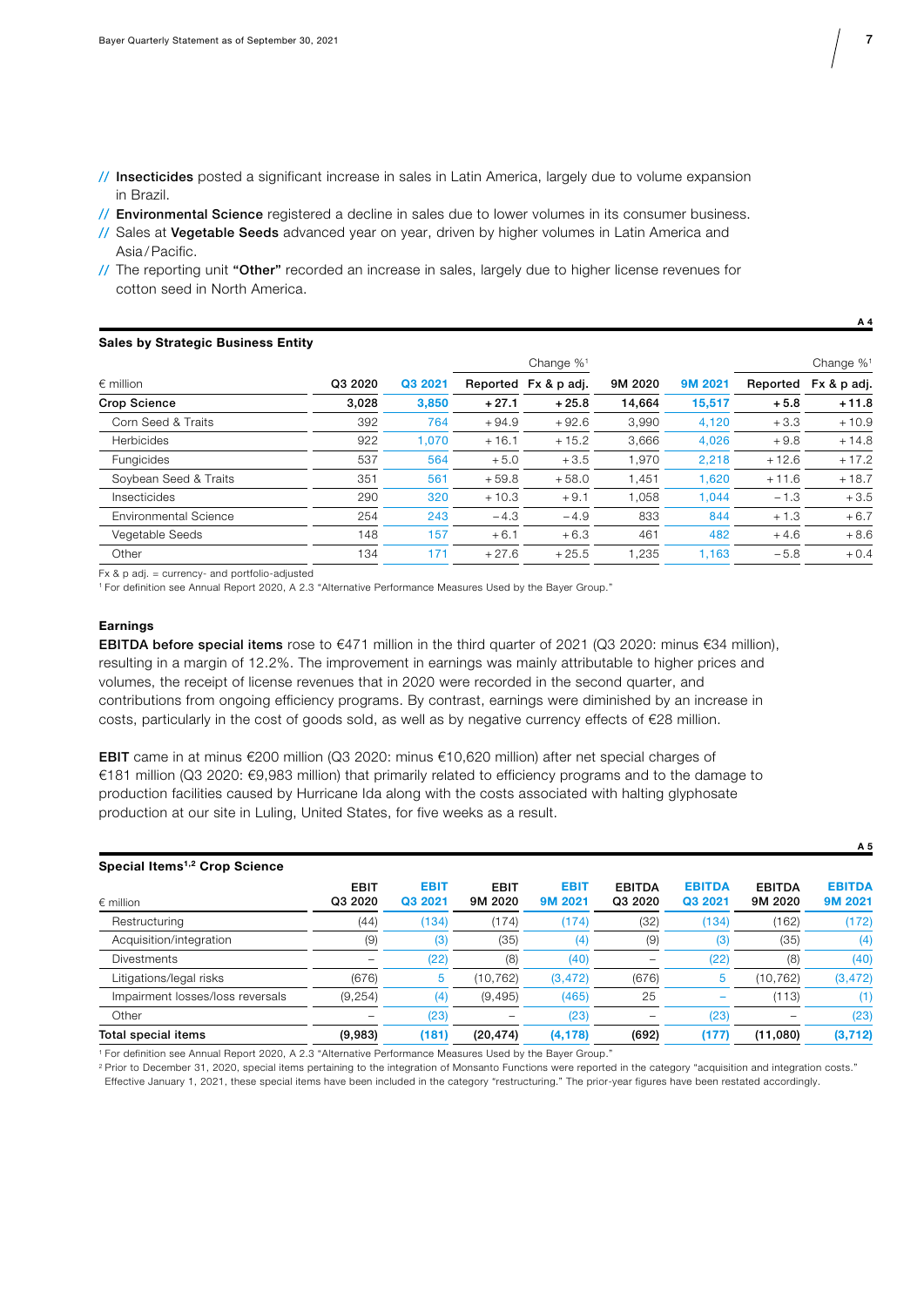## **Pharmaceuticals**

#### **Key Data – Pharmaceuticals**

|                                                 |         |         |         | Change % <sup>1</sup> |          |         |          | Change $\%$ <sup>1</sup> |
|-------------------------------------------------|---------|---------|---------|-----------------------|----------|---------|----------|--------------------------|
| $\epsilon$ million                              | Q3 2020 | Q3 2021 |         | Reported Fx & p adj.  | 9M 2020  | 9M 2021 | Reported | Fx & p adj.              |
| <b>Sales</b>                                    | 4,229   | 4,539   | $+7.3$  | $+7.1$                | 12,767   | 13,398  | $+4.9$   | $+7.3$                   |
| Change in sales <sup>1</sup>                    |         |         |         |                       |          |         |          |                          |
| Volume                                          | $+4.9%$ | $+9.1%$ |         |                       | $+3.7%$  | $+9.6%$ |          |                          |
| Price                                           | $-6.7%$ | $-2.0%$ |         |                       | $-5.9%$  | $-2.3%$ |          |                          |
| Currency                                        | $-4.3%$ | $+0.7%$ |         |                       | $-1.7%$  | $-2.8%$ |          |                          |
| Portfolio                                       | 0.0%    | $-0.5%$ |         |                       | 0.0%     | $+0.4%$ |          |                          |
| Sales by region                                 |         |         |         |                       |          |         |          |                          |
| Europe/Middle East/Africa                       | 1,669   | 1.842   | $+10.4$ | $+10.1$               | 5,022    | 5,311   | $+5.8$   | $+7.3$                   |
| North America                                   | 1,010   | 994     | $-1.6$  | $+0.5$                | 2,880    | 3,022   | $+4.9$   | $+8.3$                   |
| Asia/Pacific                                    | 1.350   | 1,459   | $+8.1$  | $+6.4$                | 4,241    | 4,374   | $+3.1$   | $+4.8$                   |
| Latin America                                   | 200     | 244     | $+22.0$ | $+21.2$               | 624      | 691     | $+10.7$  | $+20.4$                  |
| <b>EBITDA</b> <sup>1</sup>                      | 1,479   | 1,070   | $-27.7$ |                       | 2,889    | 4,262   | $+47.5$  |                          |
| Special items <sup>1</sup>                      | (36)    | (296)   |         |                       | (1,588)  | (11)    |          |                          |
| EBITDA before special items <sup>1</sup>        | 1,515   | 1,366   | $-9.8$  |                       | 4,477    | 4,273   | $-4.6$   |                          |
| EBITDA margin before special items <sup>1</sup> | 35.8%   | 30.1%   |         |                       | 35.1%    | 31.9%   |          |                          |
| EBIT <sup>1</sup>                               | 1,235   | 850     | $-31.2$ |                       | 2,159    | 3,531   | $+63.5$  |                          |
| Special items <sup>1</sup>                      | (36)    | (296)   |         |                       | (1, 574) | (19)    |          |                          |
| EBIT before special items <sup>1</sup>          | 1,271   | 1,146   | $-9.8$  |                       | 3,733    | 3,550   | $-4.9$   |                          |
| Net cash provided<br>by operating activities    | 1,318   | 1,517   | $+15.1$ |                       | 2,806    | 2,898   | $+3.3$   |                          |
| Cash flow-relevant capital<br>expenditures      | 240     | 270     | $+12.5$ |                       | 547      | 662     | $+21.0$  |                          |
| Research and development expenses               | 646     | 904     | $+39.9$ |                       | 1,927    | 2,347   | $+21.8$  |                          |
|                                                 |         |         |         |                       |          |         |          |                          |

Fx & portfolio adj. = currency- and portfolio-adjusted

1 For definition see Annual Report 2020, A 2.3 "Alternative Performance Measures Used by the Bayer Group."

#### **Third quarter of 2021**

## **Sales**

Sales at Pharmaceuticals rose substantially in the third quarter of 2021, increasing by 7.1% (Fx & portfolio adj.) to €4,539 million. Our ophthalmology business was able to grow market share and continued to recover from the COVID-19 restrictions, especially in Europe. We also registered significant gains for our cancer drug Nubeqa™, driven by higher volumes in the United States. In addition, we initiated the market launch of Kerendia™, our product for the treatment of patients with chronic kidney disease and type 2 diabetes, in the United States.

- // Sales of our oral anticoagulant Xarelto™ advanced year on year, with substantial volume growth in Russia and Germany in particular offsetting a price-related decline in China. License revenues – recognized as sales – in the United States, where Xarelto™ is marketed by a subsidiary of Johnson & Johnson, were up against the prior-year quarter.
- // Sales of our ophthalmology drug Eylea™ advanced markedly in all regions. We recorded a strong increase in volumes as we expanded market share in a growing market, with the ongoing launch of Eylea™ prefilled syringes also providing an encouraging contribution. The recovery of our business from the COVID-19 restrictions, as outlined above, also had a positive impact.
- // Business with Adalat™, our product for the treatment of heart disease, benefited from higher volumes in China.
- // Sales of our pulmonary hypertension treatment Adempas™ advanced against the prior-year period, partly due to higher volumes in the United States. As in the past, sales reflected the proportionate recognition of the upfront and milestone payments resulting from the sGC collaboration with Merck & Co., United States.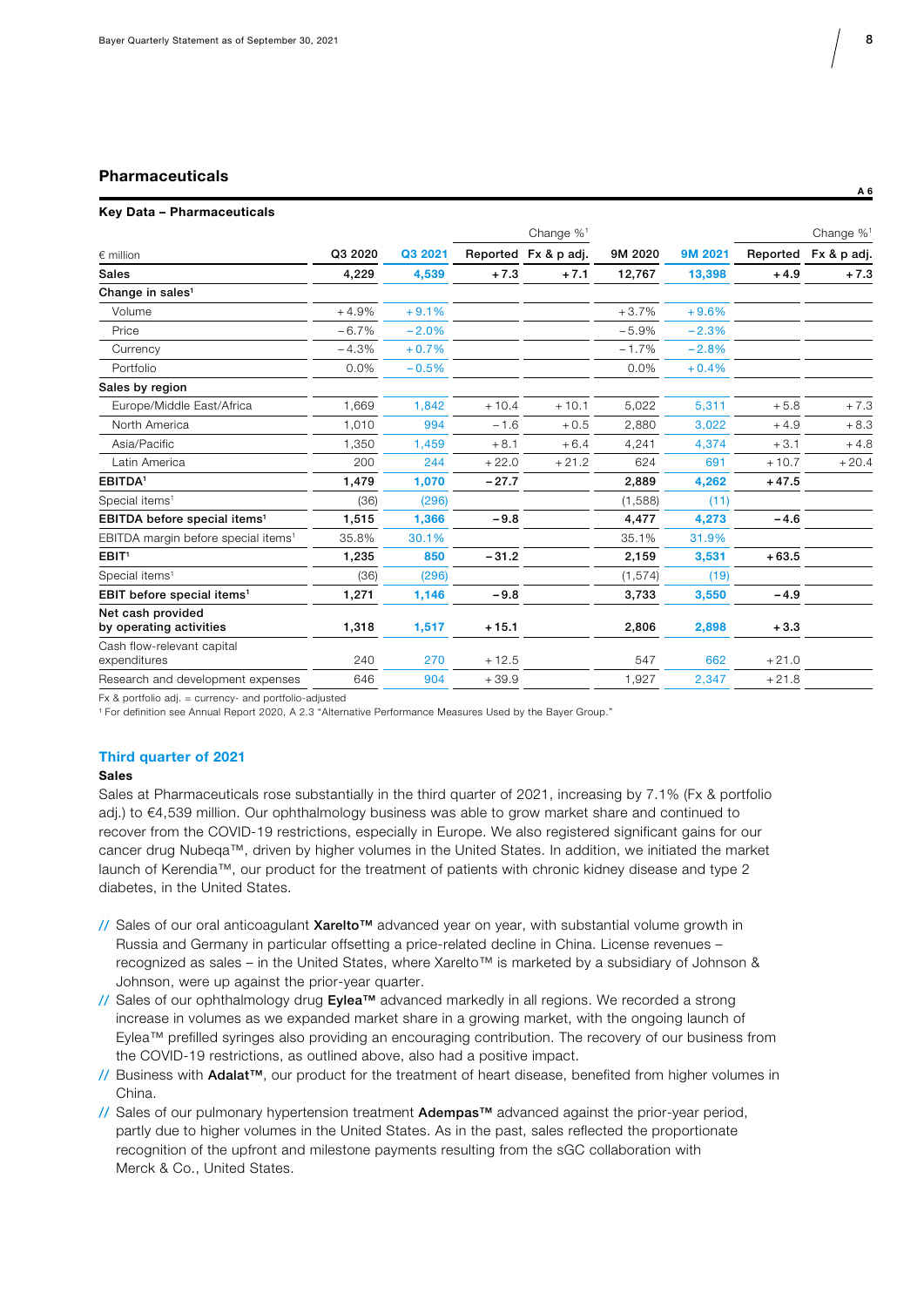- // Our cancer drug Nexavar™ experienced a decrease in volumes, particularly in China, where we faced strong competition and modified tender procedures for various classes of active ingredients.
- // Our radiology business with the CT Fluid Delivery and Ultravist™ product lines expanded significantly due to a normalization in the number of radiological treatments being carried out following the substantial COVID-19 restrictions in the prior-year quarter.
- // Sales of our multiple sclerosis treatment Betaferon™/Betaseron™ declined, especially in the United States, due to continued competitive pressure.

| <b>Best-Selling Pharmaceuticals Products</b> |         |         |         |                       |         |         |          |                          |
|----------------------------------------------|---------|---------|---------|-----------------------|---------|---------|----------|--------------------------|
|                                              |         |         |         | Change % <sup>1</sup> |         |         |          | Change $\%$ <sup>1</sup> |
| $\epsilon$ million                           | Q3 2020 | Q3 2021 |         | Reported Fx & p adj.  | 9M 2020 | 9M 2021 | Reported | Fx & p adj.              |
| Xarelto™                                     | 1,131   | 1,186   | $+4.9$  | $+4.3$                | 3,303   | 3,488   | $+5.6$   | $+7.7$                   |
| Eylea™                                       | 638     | 763     | $+19.6$ | $+19.0$               | 1,799   | 2,145   | $+19.2$  | $+20.6$                  |
| Mirena™/Kyleena™/Jaydess™                    | 289     | 276     | $-4.5$  | $-4.7$                | 793     | 888     | $+12.0$  | $+17.4$                  |
| Kogenate <sup>™</sup> /Kovaltry™/Jivi™       | 208     | 208     | 0.0     | $+0.5$                | 650     | 604     | $-7.1$   | $-3.9$                   |
| YAZ™/Yasmin™/Yasminelle™                     | 167     | 186     | $+11.4$ | $+10.8$               | 502     | 562     | $+12.0$  | $+16.5$                  |
| Adalat™                                      | 159     | 207     | $+30.2$ | $+24.2$               | 475     | 556     | $+17.1$  | $+15.8$                  |
| Aspirin <sup>™</sup> Cardio                  | 154     | 165     | $+7.1$  | $+3.8$                | 470     | 508     | $+8.1$   | $+9.3$                   |
| Adempas™                                     | 119     | 142     | $+19.3$ | $+21.0$               | 367     | 410     | $+11.7$  | $+16.4$                  |
| Stivarga™                                    | 116     | 124     | $+6.9$  | $+5.9$                | 366     | 357     | $-2.5$   | $+1.1$                   |
| Nexavar™                                     | 148     | 113     | $-23.6$ | $-27.8$               | 480     | 344     | $-28.3$  | $-27.5$                  |
| CT Fluid Delivery <sup>2</sup>               | 99      | 115     | $+16.2$ | $+17.8$               | 287     | 329     | $+14.6$  | $+19.8$                  |
| Gadovist™ product family                     | 104     | 102     | $-1.9$  | $-0.8$                | 283     | 306     | $+8.1$   | $+12.2$                  |
| Ultravist™                                   | 76      | 90      | $+18.4$ | $+17.7$               | 223     | 260     | $+16.6$  | $+19.2$                  |
| Betaferon <sup>™</sup> /Betaseron™           | 104     | 75      | $-27.9$ | $-28.0$               | 318     | 244     | $-23.3$  | $-19.9$                  |
| Xofigo™                                      | 62      | 65      | $+4.8$  | $+6.2$                | 201     | 195     | $-3.0$   | $+2.2$                   |
| Total best-selling products                  | 3,574   | 3,817   | $+6.8$  | $+6.0$                | 10,517  | 11,196  | $+6.5$   | $+9.0$                   |
| Proportion of Pharmaceuticals sales          | 85%     | 84%     |         |                       | 82%     | 84%     |          |                          |

Fx & portfolio adj. = currency- and portfolio-adjusted

1 For definition see Annual Report 2020, A 2.3 "Alternative Performance Measures Used by the Bayer Group."

2 2020 figures restated; the CT Fluid Delivery product family comprises injection systems marketed primarily under the Stellant™ brand.

#### **Earnings**

EBITDA before special items at Pharmaceuticals declined by 9.8% to €1,366 million in the third quarter of 2021 (Q3 2020: €1,515 million), resulting in a margin of 30.1%. Earnings were diminished by an increase in marketing costs, which was largely attributable to the launch of Kerendia™ and Nubeqa™, and by a rise in research and development expenses, which was partly related to our cell and gene therapy unit. An increase in the cost of goods sold and negative currency effects of €13 million also weighed on earnings.

EBIT came in at €850 million (Q3 2020: €1,235 million) after special charges of €296 million (Q3 2020: €36 million) that primarily arose in connection with restructuring measures.

| Special Items <sup>1</sup> Pharmaceuticals |                        |                        |                        |                        |                          |                          |                          |                          |
|--------------------------------------------|------------------------|------------------------|------------------------|------------------------|--------------------------|--------------------------|--------------------------|--------------------------|
| $\epsilon$ million                         | <b>EBIT</b><br>Q3 2020 | <b>EBIT</b><br>Q3 2021 | <b>EBIT</b><br>9M 2020 | <b>EBIT</b><br>9M 2021 | <b>EBITDA</b><br>Q3 2020 | <b>EBITDA</b><br>Q3 2021 | <b>EBITDA</b><br>9M 2020 | <b>EBITDA</b><br>9M 2021 |
| Restructuring                              | 2                      | (267)                  | (30)                   | (304)                  | ŋ                        | (267)                    | (44)                     | (296)                    |
| Acquisition/integration                    |                        | (18)                   |                        | (20)                   |                          | (18)                     |                          | (20)                     |
| <b>Divestments</b>                         |                        |                        |                        | 86                     |                          |                          |                          | 86                       |
| Litigations/legal risks                    | (37)                   | (10)                   | (1, 543)               | 215                    | (37)                     | (10)                     | (1, 543)                 | 215                      |
| Impairment losses/loss reversals           | (1)                    |                        |                        | (3)                    |                          | 1                        |                          | (3)                      |
| Other                                      | -                      |                        |                        |                        |                          |                          |                          |                          |
| Total special items                        | (36)                   | (296)                  | (1, 574)               | (19)                   | (36)                     | (296)                    | (1,588)                  | (11)                     |

1 For definition see Annual Report 2020, A 2.3 "Alternative Performance Measures Used by the Bayer Group."

**A 7**

**A 8**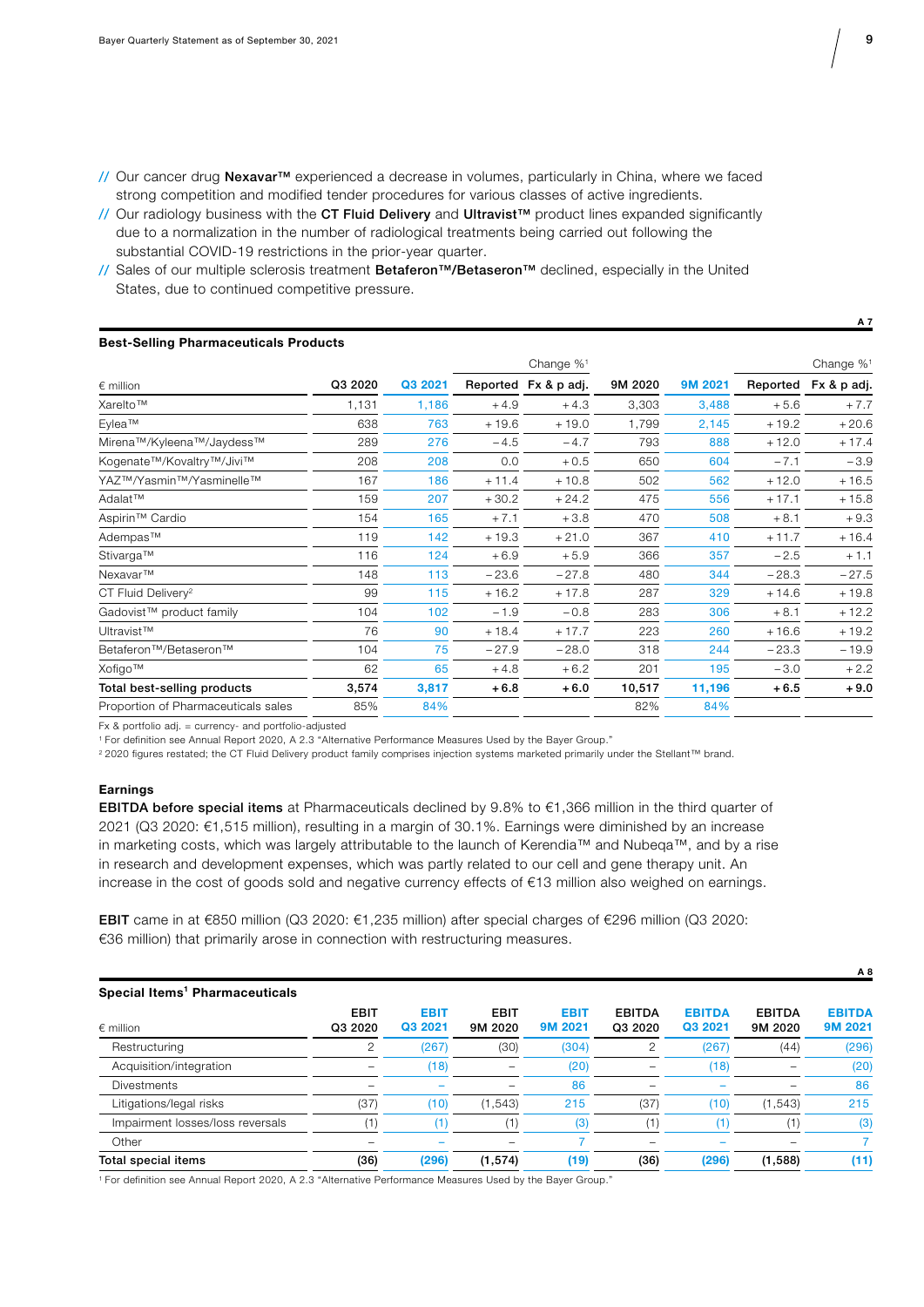# **Consumer Health A 9**

#### **Key Data – Consumer Health**

|                                                 |         |         |         | Change $\%$ <sup>1</sup> |          |         |          | Change % <sup>1</sup> |
|-------------------------------------------------|---------|---------|---------|--------------------------|----------|---------|----------|-----------------------|
| $\epsilon$ million                              | Q3 2020 | Q3 2021 |         | Reported Fx & p adj.     | 9M 2020  | 9M 2021 | Reported | Fx & p adj.           |
| <b>Sales</b>                                    | 1,205   | 1,346   | $+11.7$ | $+10.9$                  | 3,804    | 3,888   | $+2.2$   | $+5.9$                |
| Changes in sales <sup>1</sup>                   |         |         |         |                          |          |         |          |                       |
| Volume                                          | $+5.5%$ | $+7.6%$ |         |                          | $+4.1%$  | $+3.1%$ |          |                       |
| Price                                           | $+0.7%$ | $+3.3%$ |         |                          | $+1.8%$  | $+2.8%$ |          |                       |
| Currency                                        | $-7.2%$ | $-0.2%$ |         |                          | $-3.2%$  | $-4.6%$ |          |                       |
| Portfolio                                       | $-5.4%$ | $+1.0%$ |         |                          | $-10.5%$ | $+0.9%$ |          |                       |
| Sales by region                                 |         |         |         |                          |          |         |          |                       |
| Europe/Middle East/Africa                       | 413     | 441     | $+6.8$  | $+7.2$                   | 1,287    | 1,293   | $+0.5$   | $+3.9$                |
| North America                                   | 466     | 529     | $+13.5$ | $+11.7$                  | 1,534    | 1,502   | $-2.1$   | $+1.1$                |
| Asia/Pacific                                    | 178     | 206     | $+15.7$ | $+13.3$                  | 566      | 629     | $+11.1$  | $+11.4$               |
| Latin America                                   | 148     | 170     | $+14.9$ | $+15.9$                  | 417      | 464     | $+11.3$  | $+22.1$               |
| <b>EBITDA</b> <sup>1</sup>                      | 294     | 302     | $+2.7$  |                          | 827      | 857     | $+3.6$   |                       |
| Special items <sup>1</sup>                      | (7)     | (6)     |         |                          | (29)     | (21)    |          |                       |
| EBITDA before special items <sup>1</sup>        | 301     | 308     | $+2.3$  |                          | 856      | 878     | $+2.6$   |                       |
| EBITDA margin before special items <sup>1</sup> | 25.0%   | 22.9%   |         |                          | 22.5%    | 22.6%   |          |                       |
| EBIT <sup>1</sup>                               | 215     | 219     | $+1.9$  |                          | 640      | 607     | $-5.2$   |                       |
| Special items <sup>1</sup>                      | (7)     | (7)     |         |                          | 25       | (21)    |          |                       |
| EBIT before special items <sup>1</sup>          | 222     | 226     | $+1.8$  |                          | 615      | 628     | $+2.1$   |                       |
| Net cash provided<br>by operating activities    | 178     | 308     | $+73.0$ |                          | 711      | 714     | $+0.4$   |                       |
| Cash flow-relevant capital<br>expenditures      | 33      | 40      | $+21.2$ |                          | 84       | 107     | $+27.4$  |                       |
| Research and development expenses               | 46      | 46      | 0.0     |                          | 142      | 138     | $-2.8$   |                       |
|                                                 |         |         |         |                          |          |         |          |                       |

 $Fx$  & p adj. = currency- and portfolio-adjusted

1 For definition see Annual Report 2020, A 2.3 "Alternative Performance Measures Used by the Bayer Group."

#### **Third quarter of 2021**

## **Sales**

Sales at Consumer Health advanced by 10.9% (Fx & portfolio adj.) to €1,346 million in the third quarter of 2021, as the division once again reported substantial gains across all regions against a very strong prioryear quarter. Business in this quarter primarily benefited from continued high demand in Nutritionals and the launch of innovative products in all categories throughout the year.

- // Sales in Europe/Middle East/Africa were up in all categories. Growth was driven by high demand in Nutritionals, supported by product line extensions. We also registered encouraging performance in the Dermatology category, which also included the product line extension for Bepanthen™ for daily treatment of dry skin.
- // Sales in North America increased substantially year on year. The growth in sales in the Pain & Cardio category was also driven by the product line extension for Aleve™, marking our entry into the segment for topical pain relief. We also benefited from continued high demand in Nutritionals. By contrast, a onetime effect arising from the precautionary recall issued for the Dermatology spray products Lotrimin™ and Tinactin™ had a negative impact.
- // Sales in Asia/Pacific rose significantly. Business performance in the Nutritionals category was especially strong, with significant gains recorded in particular for Elevit™ in China. The integration of our Consumer Health business in India as part of our growth strategy also had a positive impact.
- // We recorded strong sales growth in Latin America, mainly as a result of continued high demand for products in the Nutritionals and Pain & Cardio categories. Business in the Dermatology category again benefited from the product line extension for Bepanthen™.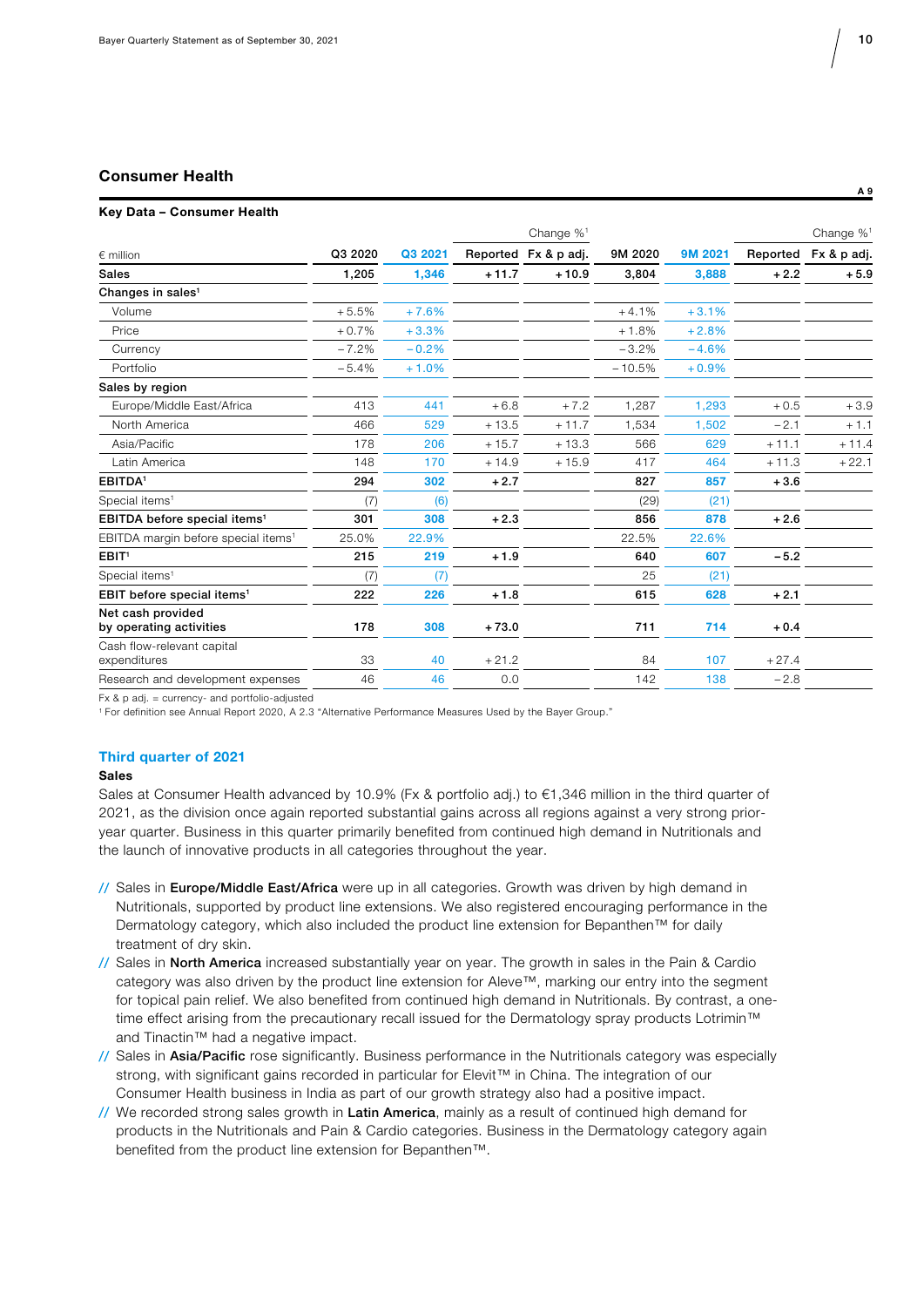**A 10** 

**A 11** 

#### **Sales by Category**

|                        |         |         |         | Change $\%$ <sup>1</sup>        |         |          |             | Change $\%$ <sup>1</sup> |
|------------------------|---------|---------|---------|---------------------------------|---------|----------|-------------|--------------------------|
| $\epsilon$ million     | Q3 2020 | Q3 2021 |         | 9M 2020<br>Reported Fx & p adj. | 9M 2021 | Reported | Fx & p adj. |                          |
| <b>Consumer Health</b> | 1.205   | 1.346   | $+11.7$ | $+10.9$                         | 3.804   | 3,888    | $+2.2$      | $+5.9$                   |
| <b>Nutritionals</b>    | 313     | 387     | $+23.6$ | $+20.1$                         | 982     | 1.097    | $+11.7$     | $+13.2$                  |
| Allergy & Cold         | 241     | 258     | $+7.1$  | $+6.5$                          | 827     | 737      | $-10.9$     | $-6.9$                   |
| Dermatology            | 268     | 270     | $+0.7$  | $+0.2$                          | 827     | 838      | $+1.3$      | $+4.4$                   |
| Pain & Cardio          | 193     | 224     | $+16.1$ | $+17.4$                         | 600     | 613      | $+2.2$      | $+9.5$                   |
| Digestive Health       | 179     | 197     | $+10.1$ | $+9.5$                          | 531     | 560      | $+5.5$      | $+9.3$                   |
| Other                  |         | 10      | $-9.1$  | $+7.6$                          | 37      | 43       | $+16.2$     | $+18.4$                  |

Fx & p adj. = currency- and portfolio-adjusted

1 For definition see Annual Report 2020, A 2.3 "Alternative Performance Measures Used by the Bayer Group."

#### **Earnings**

**EBITDA before special items** increased by 2.3% to €308 million in the third quarter of 2021 (Q3 2020: €301 million), resulting in a margin of 22.9%. This was driven by our strong business performance and continuous cost management efforts. By contrast, investments associated with the launch of innovative products, inflation-related increases in costs, and the product mix weighed on earnings. A one-time effect arising from the precautionary recall of the spray products Lotrimin™ and Tinactin™ also had a negative impact.

EBIT amounted to €219 million (Q3 2020: €215 million) after special charges of €7 million (Q3 2020: €7 million) relating to restructuring measures.

| Special Items <sup>1</sup> Consumer Health |                          |                        |                 |                        |                          |                          |                          |                          |
|--------------------------------------------|--------------------------|------------------------|-----------------|------------------------|--------------------------|--------------------------|--------------------------|--------------------------|
| $\epsilon$ million                         | <b>EBIT</b><br>Q3 2020   | <b>EBIT</b><br>Q3 2021 | EBIT<br>9M 2020 | <b>EBIT</b><br>9M 2021 | <b>EBITDA</b><br>Q3 2020 | <b>EBITDA</b><br>Q3 2021 | <b>EBITDA</b><br>9M 2020 | <b>EBITDA</b><br>9M 2021 |
| Restructuring                              |                          |                        | (29)            | (21                    |                          | (6)                      | (29)                     | (21)                     |
| Impairment losses/loss reversals           | $\overline{\phantom{0}}$ |                        | 54              |                        | $\overline{\phantom{0}}$ |                          |                          |                          |
| Total special items                        | (7)                      |                        | 25              | (21)                   | (7)                      | (6)                      | (29)                     | (21)                     |

1 For definition see Annual Report 2020, A 2.3 "Alternative Performance Measures Used by the Bayer Group."

# Financial Position of the Bayer Group

## **Statement of Cash Flows**

### **Net cash provided by operating activities**

// Net operating cash flow from continuing operations in the third quarter of 2021 amounted to €2,811 million (Q3 2020: €1,810 million). This figure included payments of €600 million to resolve litigations.

## **Net cash used in investing activities**

- // Net investing cash flow in the third quarter of 2021 amounted to minus €2,549 million (Q3 2020: minus €2,860 million).
- // The outflow of €1,264 million for acquisitions (Q3 2020: €376 million) mainly related to the acquisition of U.S. biopharmaceutical company Vividion Therapeutics, Inc., on August 19, 2021.
- // Net cash outflows for current financial assets amounted to €682 million (Q3 2020: €6,219 million). The high cash outflow in the previous year was mainly attributable to investments in money market funds.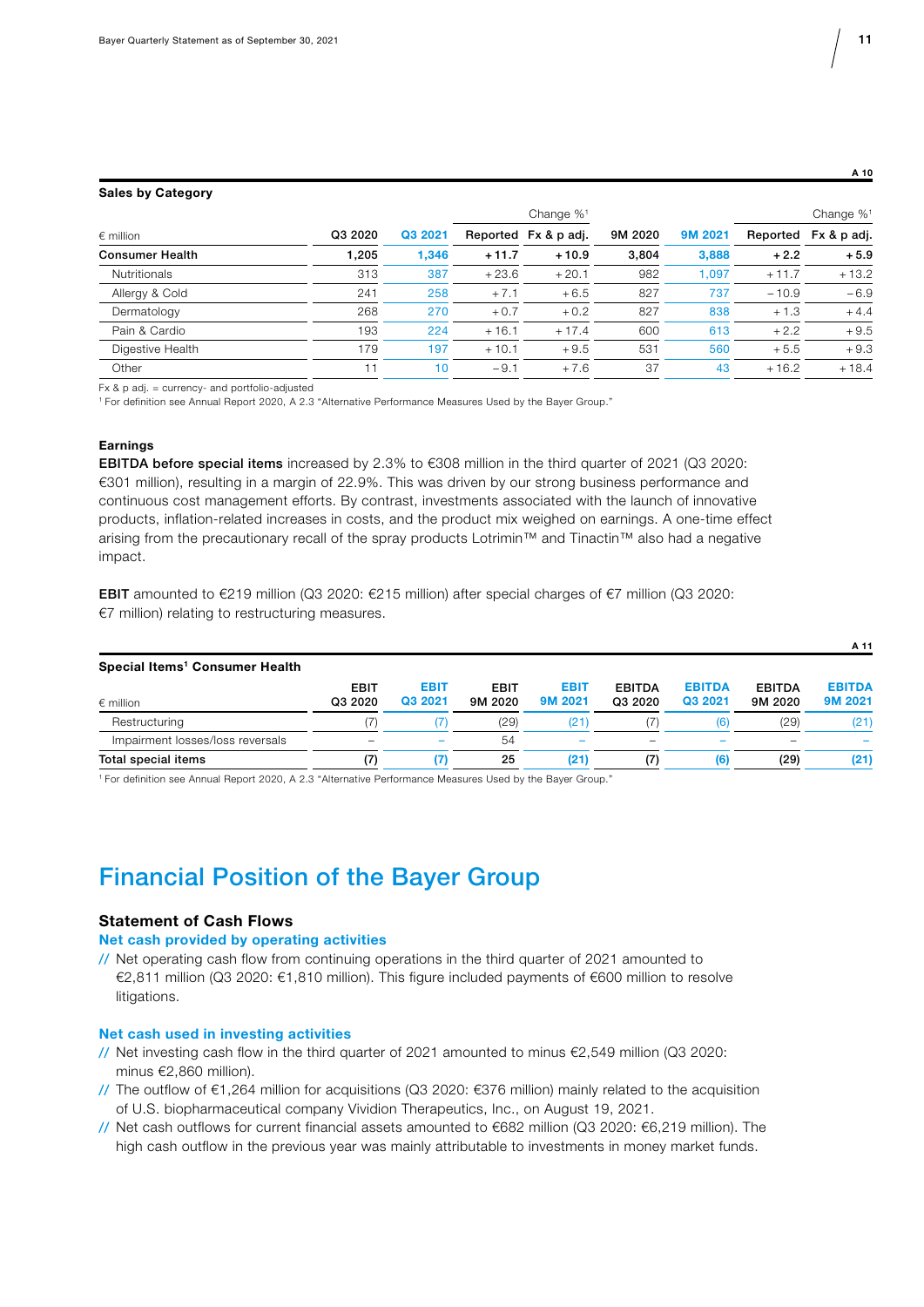#### **Net cash provided by financing activities**

- // There was a net cash inflow of €643 million from financing activities in the third quarter of 2021 (Q3 2020: €2,867 million).
- // This figure included net borrowings of  $\epsilon$ 900 million (Q3 2020:  $\epsilon$ 3,104 million).
- // Net interest payments amounted to €253 million (Q3 2020: €220 million).

## **Free cash flow**

// Free cash flow (total) came in at €1,954 million in the third quarter of 2021 (Q3 2020: €1,237 million).

### **Net financial debt**

- // Net financial debt of the Bayer Group declined by €0.4 billion to €34.0 billion in the third quarter of 2021 (June 30, 2021: €34.4 billion).
- // Cash inflows from operating activities stood against the outflow for the acquisition of U.S. biopharmaceutical company Vividion Therapeutics, Inc., and settlement payments for the litigations in the United States, as well as negative currency effects.
- // In July 2021, Bayer U.S. Finance II LLC, United States, and Monsanto Company, United States, repaid two bonds with a combined volume of US\$500 million (€423 million).

## Corporate Outlook

Following the very good business performance in the third quarter of 2021, we are revising the upgraded Group outlook for 2021 that we issued in August of this year as follows (based on the closing rates on September 30, 2021):

We are now anticipating currency- and portfolio-adjusted sales growth of around 9% (previously: around 7%) for Crop Science and around 6% (previously: around 3–4%) for Consumer Health. For Pharmaceuticals, we continue to expect sales to increase by around 6% on a currency- and portfolio-adjusted basis. As a result, we continue to anticipate Group sales of approximately €43 billion. Adjusted for currency effects, this would continue to correspond to sales of approximately €44 billion. This now translates into currency- and portfolioadjusted growth of approximately 7% (previously: approximately 6%).

In addition, we are now targeting a Group EBITDA margin before special items of approximately 25.5% (previously: approximately 25%). Adjusted for currency effects, this would continue to correspond to an EBITDA margin before special items of around 26%.

Core earnings per share are now expected to come in at approximately  $€6.10$  to  $€6.30$  (previously: approximately €6.00 to €6.20). Adjusted for currency effects, this would now correspond to core earnings per share of approximately €6.50 to €6.70 (previously: approximately €6.40 to €6.60).

We are now anticipating free cash flow of between approximately minus  $\epsilon$ 0.5 billion and minus  $\epsilon$ 1.5 billion (previously: between approximately minus €2 billion and minus €3 billion) as a portion of the settlement payments for the glyphosate litigations are now scheduled to be made in 2022 instead of 2021.

We continue to expect net financial debt to come in at around €35 billion. Adjusted for currency effects, this would now correspond to net financial debt of around €35.5 billion (previously: around €36 billion).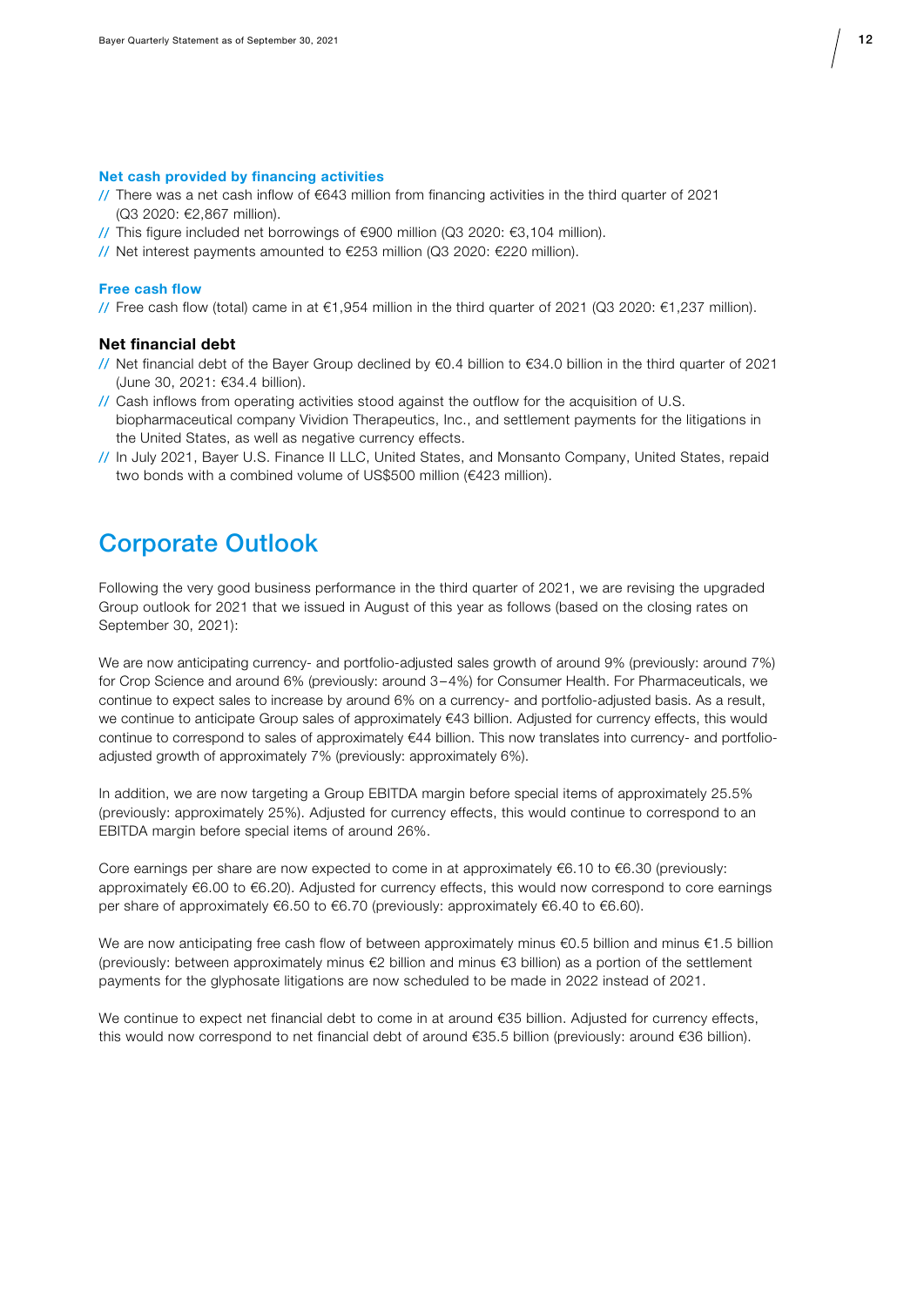# Bayer Group Consolidated Income Statements

| $\epsilon$ million                                          | Q3 2020  | Q3 2021  | 9M 2020   | 9M 2021   |
|-------------------------------------------------------------|----------|----------|-----------|-----------|
| Net sales                                                   | 8.506    | 9,781    | 31,405    | 32,963    |
| Cost of goods sold                                          | (6, 795) | (3,887)  | (15, 469) | (13, 131) |
| Gross profit                                                | 1,711    | 5,894    | 15,936    | 19,832    |
| Selling expenses                                            | (4, 296) | (3,015)  | (10, 226) | (8, 858)  |
| Research and development expenses                           | (3,366)  | (1, 564) | (5,835)   | (4,400)   |
| General administration expenses                             | (632)    | (751)    | (2, 215)  | (2, 176)  |
| Other operating income                                      | 560      | 313      | 1,282     | 1,200     |
| Other operating expenses                                    | (3,376)  | (347)    | (16, 626) | (4, 266)  |
| EBIT <sup>1</sup>                                           | (9, 399) | 530      | (17, 684) | 1,332     |
| Equity-method income (loss)                                 | (44)     | (33)     | (68)      | 46        |
| Financial income                                            | 395      | 29       | 475       | 399       |
| Financial expenses                                          | (362)    | (332)    | (1, 346)  | (1,228)   |
| <b>Financial result</b>                                     | (11)     | (336)    | (939)     | (783)     |
| Income before income taxes                                  | (9, 410) | 194      | (18, 623) | 549       |
| Income taxes                                                | 1,705    | (104)    | 2,676     | (697)     |
| Income from continuing operations after income taxes        | (7,705)  | 90       | (15, 947) | (148)     |
| of which attributable to noncontrolling interest            | (3)      | 5        | 5         | 13        |
| of which attributable to Bayer AG stockholders              | (7, 702) | 85       | (15, 952) | (161)     |
| Income from discontinued operations after income taxes      | 4,958    | ۰        | 5,149     |           |
| of which attributable to noncontrolling interest            |          |          |           |           |
| of which attributable to Bayer AG stockholders              | 4,958    | ÷,       | 5,149     |           |
| Income after income taxes                                   | (2,747)  | 90       | (10, 798) | (148)     |
| of which attributable to noncontrolling interest            | (3)      | 5        | 5         | 13        |
| of which attributable to Bayer AG stockholders (net income) | (2,744)  | 85       | (10, 803) | (161)     |
| €                                                           |          |          |           |           |
| Earnings per share                                          |          |          |           |           |
| From continuing operations                                  |          |          |           |           |
| <b>Basic</b>                                                | (7.84)   | 0.09     | (16.24)   | (0.16)    |
| <b>Diluted</b>                                              | (7.84)   | 0.09     | (16.24)   | (0.16)    |
| From discontinued operations                                |          |          |           |           |
| <b>Basic</b>                                                | 5.05     | 0.00     | 5.24      | 0.00      |
| Diluted                                                     | 5.05     | 0.00     | 5.24      | 0.00      |
| From continuing and discontinued operations                 |          |          |           |           |
| Basic                                                       | (2.79)   | 0.09     | (11.00)   | (0.16)    |
| Diluted                                                     | (2.79)   | 0.09     | (11.00)   | (0.16)    |

1 For definition see Annual Report 2020, A 2.3 "Alternative Performance Measures Used by the Bayer Group."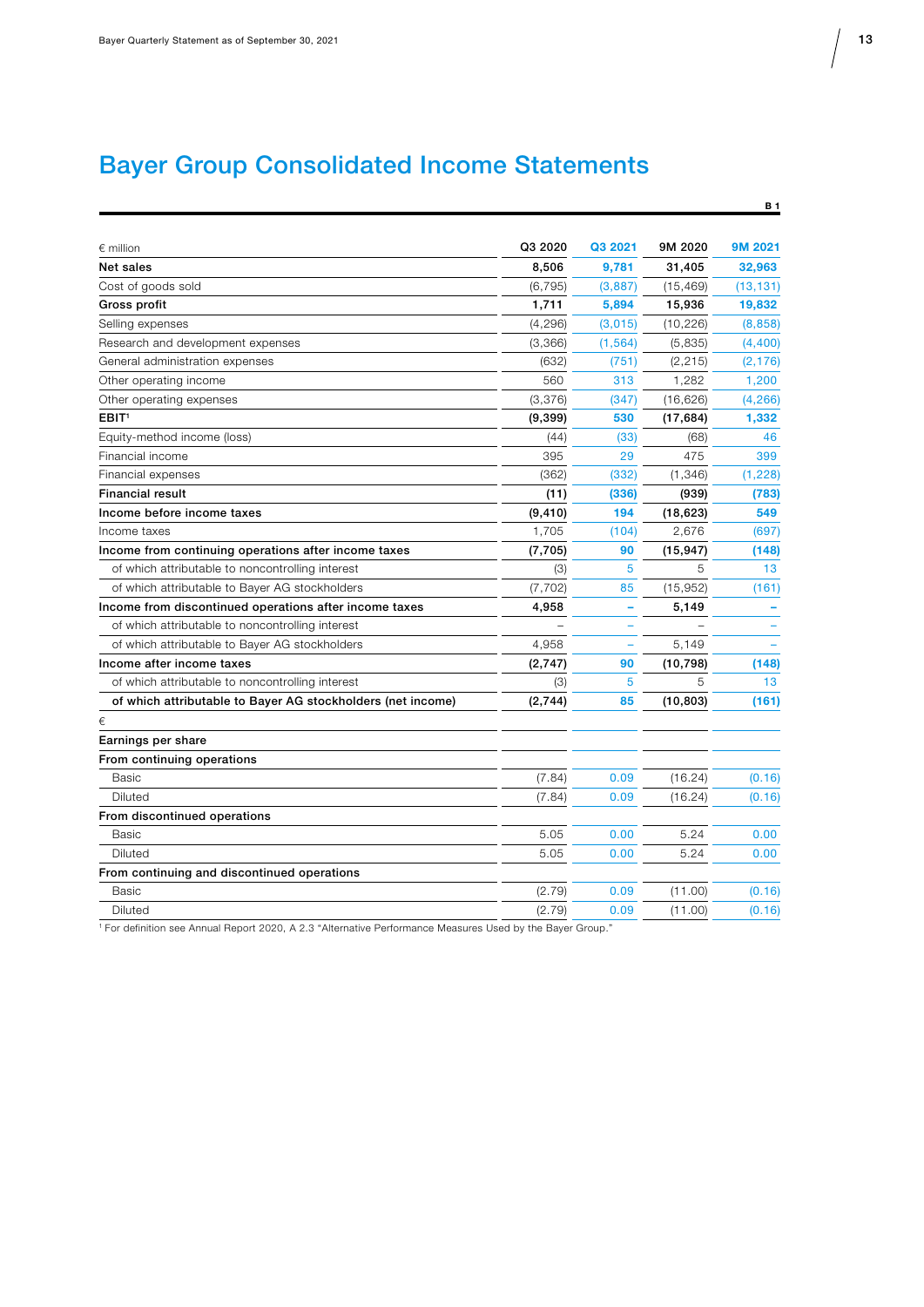# Bayer Group Consolidated Statements of Financial Position

| $\epsilon$ million                                         | Sept. 30,<br>2020 | Dec. 31,<br>2020 | <b>Sept. 30,</b><br>2021 |
|------------------------------------------------------------|-------------------|------------------|--------------------------|
| Noncurrent assets                                          |                   |                  |                          |
| Goodwill                                                   | 35,143            | 36,395           | 39,421                   |
| Other intangible assets                                    | 25,433            | 25,416           | 24,970                   |
| Property, plant and equipment                              | 11,502            | 11,710           | 12,036                   |
| Investments accounted for using the equity method          | 526               | 491              | 611                      |
| Other financial assets                                     | 1,545             | 1,555            | 1,668                    |
| Other receivables                                          | 925               | 835              | 1,289                    |
| Deferred taxes                                             | 5,107             | 4,684            | 4,609                    |
|                                                            | 80,181            | 81,086           | 84,604                   |
| <b>Current assets</b>                                      |                   |                  |                          |
| Inventories                                                | 10,452            | 10,961           | 10,644                   |
| Trade accounts receivable                                  | 10,161            | 9,555            | 10,048                   |
| Other financial assets                                     | 10,473            | 7,940            | 3,903                    |
| Other receivables                                          | 1,766             | 1,684            | 1,635                    |
| Claims for income tax refunds                              | 1,377             | 1,233            | 1,369                    |
| Cash and cash equivalents                                  | 5,067             | 4,191            | 4,316                    |
| Assets held for sale                                       | 43                | 113              | 30                       |
|                                                            | 39,339            | 35,677           | 31,945                   |
| <b>Total assets</b>                                        | 119,520           | 116,763          | 116,549                  |
|                                                            |                   |                  |                          |
| Equity                                                     |                   |                  |                          |
| Capital stock                                              | 2,515             | 2,515            | 2,515                    |
| Capital reserves                                           | 18,261            | 18,261           | 18,261                   |
| Other reserves                                             | 10,551            | 9,747            | 10,327                   |
| Equity attributable to Bayer AG stockholders               | 31,327            | 30,523           | 31,103                   |
| Equity attributable to noncontrolling interest             | 150               | 152              | 170                      |
|                                                            | 31,477            | 30,675           | 31,273                   |
| <b>Noncurrent liabilities</b>                              |                   |                  |                          |
| Provisions for pensions and other post-employment benefits | 7,801             | 8,454            | 7,349                    |
| Other provisions                                           | 5,683             | 4,245            | 7,453                    |
| Refund liabilities                                         | 9                 | 8                | 213                      |
| Contract liabilities                                       | 598               | 720              | 650                      |
| <b>Financial liabilities</b>                               | 35,190            | 33,196           | 36,974                   |
| Income tax liabilities                                     | 1,622             | 247              | 1,573                    |
| Other liabilities                                          | 516               | 1,311            | 1,597                    |
| Deferred taxes                                             | 834               | 1,142            | 740                      |
|                                                            | 52,253            | 49,323           | 56,549                   |
| <b>Current liabilities</b>                                 |                   |                  |                          |
| Other provisions                                           | 12,571            | 10,119           | 8,061                    |
| Refund liabilities                                         | 5,291             | 4,455            | 5,797                    |
| Contract liabilities                                       | 786               | 3,592            | 1,300                    |
| <b>Financial liabilities</b>                               | 8,260             | 8,570            | 4,792                    |
| Trade accounts payable                                     | 5,461             | 5,683            | 5,587                    |
| Income tax liabilities                                     | 1,358             | 2,290            | 885                      |
| Other liabilities                                          | 2,063             | 2,056            | 2,305                    |
| Liabilities directly related to assets held for sale       |                   |                  |                          |
|                                                            | 35,790            | 36,765           | 28,727                   |
| Total equity and liabilities                               | 119,520           | 116,763          | 116,549                  |

2020 figures restated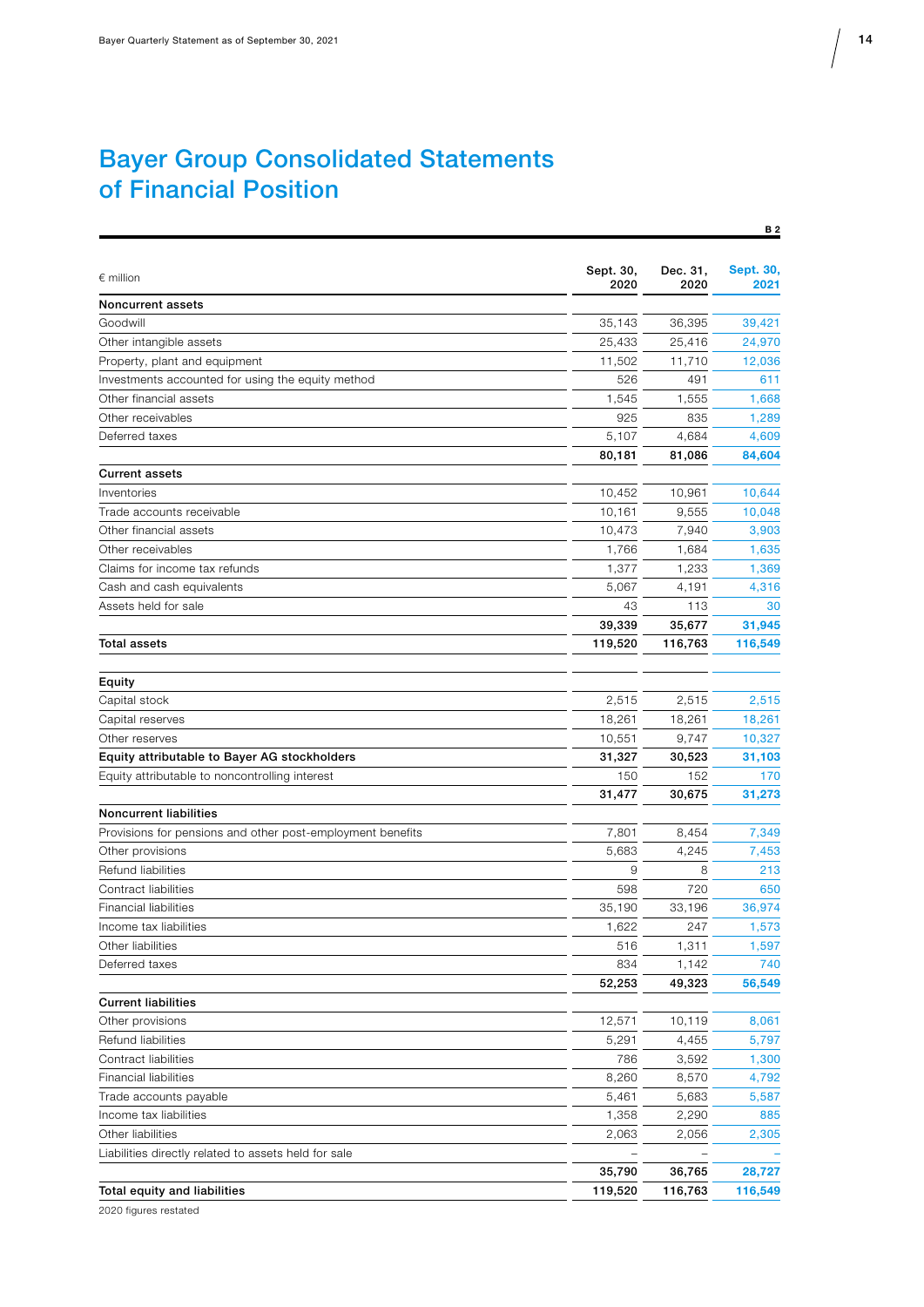# Bayer Group Consolidated Statements of Cash Flows

| $\epsilon$ million                                                                  | Q3 2020  | Q3 2021  | 9M 2020   | 9M 2021  |
|-------------------------------------------------------------------------------------|----------|----------|-----------|----------|
| Income from continuing operations after income taxes                                | (7, 705) | 90       | (15, 947) | (148)    |
| Income taxes                                                                        | (1,705)  | 104      | (2,676)   | 697      |
| Financial result                                                                    | 11       | 336      | 939       | 783      |
| Income taxes paid                                                                   | (336)    | (526)    | (625)     | (1,666)  |
| Depreciation, amortization and impairment losses (loss reversals)                   | 10,293   | 870      | 12,750    | 3,346    |
| Change in pension provisions                                                        | (59)     | (53)     | (203)     | (238)    |
| (Gains) losses on retirements of noncurrent assets                                  | (62)     | (44)     | (66)      | (163)    |
| Decrease (increase) in inventories                                                  | (483)    | (414)    | (264)     | 427      |
| Decrease (increase) in trade accounts receivable                                    | 2,273    | 3,185    | 239       | (150)    |
| (Decrease) increase in trade accounts payable                                       | 559      | 337      | (697)     | (343)    |
| Changes in other working capital, other noncash items                               | (976)    | (1,074)  | 10.422    | (502)    |
| Net cash provided by (used in) operating activities<br>from continuing operations   | 1,810    | 2,811    | 3,872     | 2,043    |
| Net cash provided by (used in) operating activities<br>from discontinued operations | 157      |          | 280       |          |
| Net cash provided by (used in) operating activities                                 | 1,967    | 2,811    | 4,152     | 2,043    |
| Cash outflows for additions to property, plant, equipment and<br>intangible assets  | (549)    | (649)    | (1,525)   | (1, 471) |
| Cash inflows from the sale of property, plant, equipment and other assets           | 115      | 34       | 236       | 306      |
| Cash inflows from (outflows for) divestments less divested cash                     | 4,237    | 18       | 4,172     | (39)     |
| Cash inflows from noncurrent financial assets                                       | 5        | 3        | 326       | 360      |
| Cash outflows for noncurrent financial assets                                       | (112)    | (54)     | (189)     | (321)    |
| Cash outflows for acquisitions less acquired cash                                   | (376)    | (1, 264) | (482)     | (1, 287) |
| Interest and dividends received                                                     | 39       | 45       | 76        | 86       |
| Cash inflows from (outflows for) current financial assets                           | (6, 219) | (682)    | (6, 493)  | 4.209    |
| Net cash provided by (used in) investing activities                                 | (2,860)  | (2,549)  | (3,879)   | 1,843    |
| Dividend payments                                                                   | (17)     | (4)      | (2,768)   | (1,969)  |
| Issuances of debt                                                                   | 6,070    | 1,536    | 10,801    | 6,031    |
| Retirements of debt                                                                 | (2,966)  | (636)    | (5, 399)  | (7, 131) |
| Interest paid including interest-rate swaps                                         | (224)    | (253)    | (878)     | (800)    |
| Interest received from interest-rate swaps                                          | 4        |          | 21        | 22       |
| Net cash provided by (used in) financing activities                                 | 2,867    | 643      | 1,777     | (3, 847) |
| Change in cash and cash equivalents due to business activities                      | 1,974    | 905      | 2,050     | 39       |
| Cash and cash equivalents at beginning of period                                    | 3,155    | 3.389    | 3,185     | 4,191    |
| Change in cash and cash equivalents due to changes in scope<br>of consolidation     |          | 48       | (7)       | 48       |
| Change in cash and cash equivalents due to exchange rate movements                  | (62)     | (26)     | (161)     | 38       |
| Cash and cash equivalents at end of period                                          | 5,067    | 4,316    | 5,067     | 4,316    |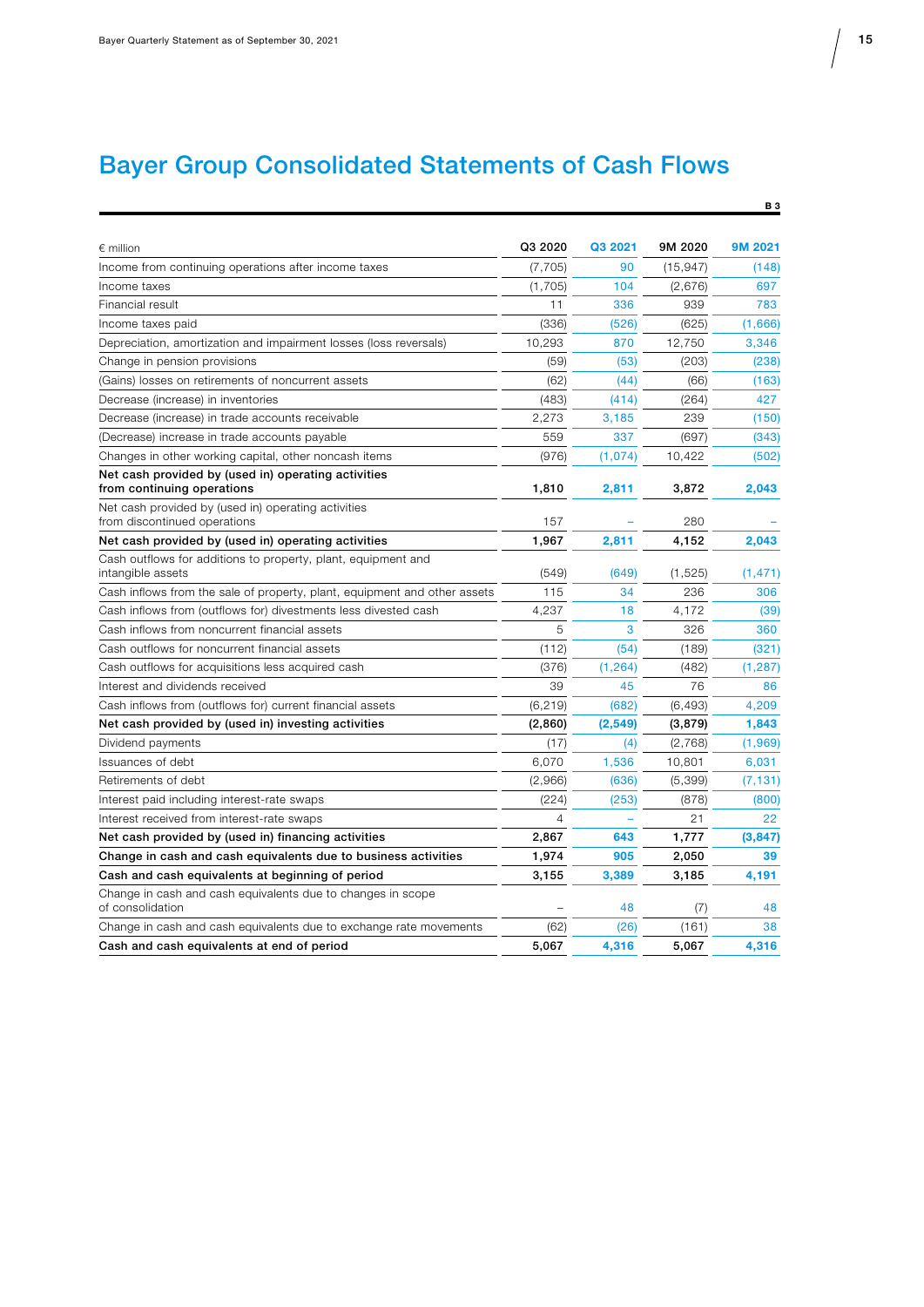# Reporting Principles

The present document is a Quarterly Statement pursuant to Section 53 of the Exchange Rules of the Frankfurt Stock Exchange (as of June 28, 2021) and does not constitute an interim report according to the International Accounting Standard (IAS) 34. This Quarterly Statement should be read in conjunction with the Annual Report for the 2020 fiscal year and the additional information about the company provided therein. The Annual Report 2020 is available on our website at www.bayer.com. The accounting policies and measurement principles applied in this Quarterly Statement are based on those used in the consolidated financial statements of the Bayer Group for fiscal 2020.

The purchase price allocation for Asklepios BioPharmaceutical, Inc. (AskBio), which was acquired on December 1, 2020, was adjusted in the third quarter of 2021. The effects on assets and liabilities are shown in the table below. These assets and liabilities were retroactively restated to the date of acquisition pursuant to IFRS 3.45ff.

| Acquired Assets and Assumed Liabilities (Fair Values at the Respective Acquisition Dates) |  |
|-------------------------------------------------------------------------------------------|--|

| $\epsilon$ million                                         | Prior to<br>adjustment<br>of the purchase<br>price allocation | Adjustment<br>of the purchase<br>price allocation | <b>After adjustment</b><br>of the purchase<br>price allocation |
|------------------------------------------------------------|---------------------------------------------------------------|---------------------------------------------------|----------------------------------------------------------------|
| Goodwill                                                   | 1,678                                                         | 315                                               | 1,993                                                          |
| Patents and technologies                                   | 1,122                                                         | (577)                                             | 545                                                            |
| Research and development projects                          | 239                                                           | (44)                                              | 195                                                            |
| Other rights                                               |                                                               | 8                                                 | 9                                                              |
| Property, plant and equipment                              | 50                                                            |                                                   | 50                                                             |
| Other financial assets                                     | 75                                                            |                                                   | 75                                                             |
| Inventories                                                | 9                                                             |                                                   | 9                                                              |
| Trade accounts receivable                                  | 40                                                            |                                                   | 40                                                             |
| Other current assets                                       | 10                                                            | 17                                                | 27                                                             |
| Cash and cash equivalents                                  | 25                                                            |                                                   | 25                                                             |
| Deferred tax assets                                        | 8                                                             | (2)                                               | 6                                                              |
| Provisions for pensions and other post-employment benefits | (18)                                                          |                                                   | (18)                                                           |
| Provisions for collaborations                              | (114)                                                         | 85                                                | (29)                                                           |
| Tax provisions                                             |                                                               | (20)                                              | (20)                                                           |
| <b>Financial liabilities</b>                               | (12)                                                          |                                                   | (12)                                                           |
| Lease liabilities                                          | (16)                                                          |                                                   | (16)                                                           |
| Trade accounts payable                                     | (123)                                                         |                                                   | (123)                                                          |
| Other liabilities                                          | (3)                                                           | 4                                                 |                                                                |
| Deferred tax liabilities                                   | (340)                                                         | 190                                               | (150)                                                          |
| Net assets                                                 | 2,631                                                         | (24)                                              | 2,607                                                          |

The prior-year figures were restated accordingly. The adjustments to the purchase price allocation had no material impact on the income statements.

The purchase price allocation has not yet been concluded as the underlying financial information is still being compiled and reviewed. As such, the allocation of the purchase price to individual assets and liabilities may still be subject to change.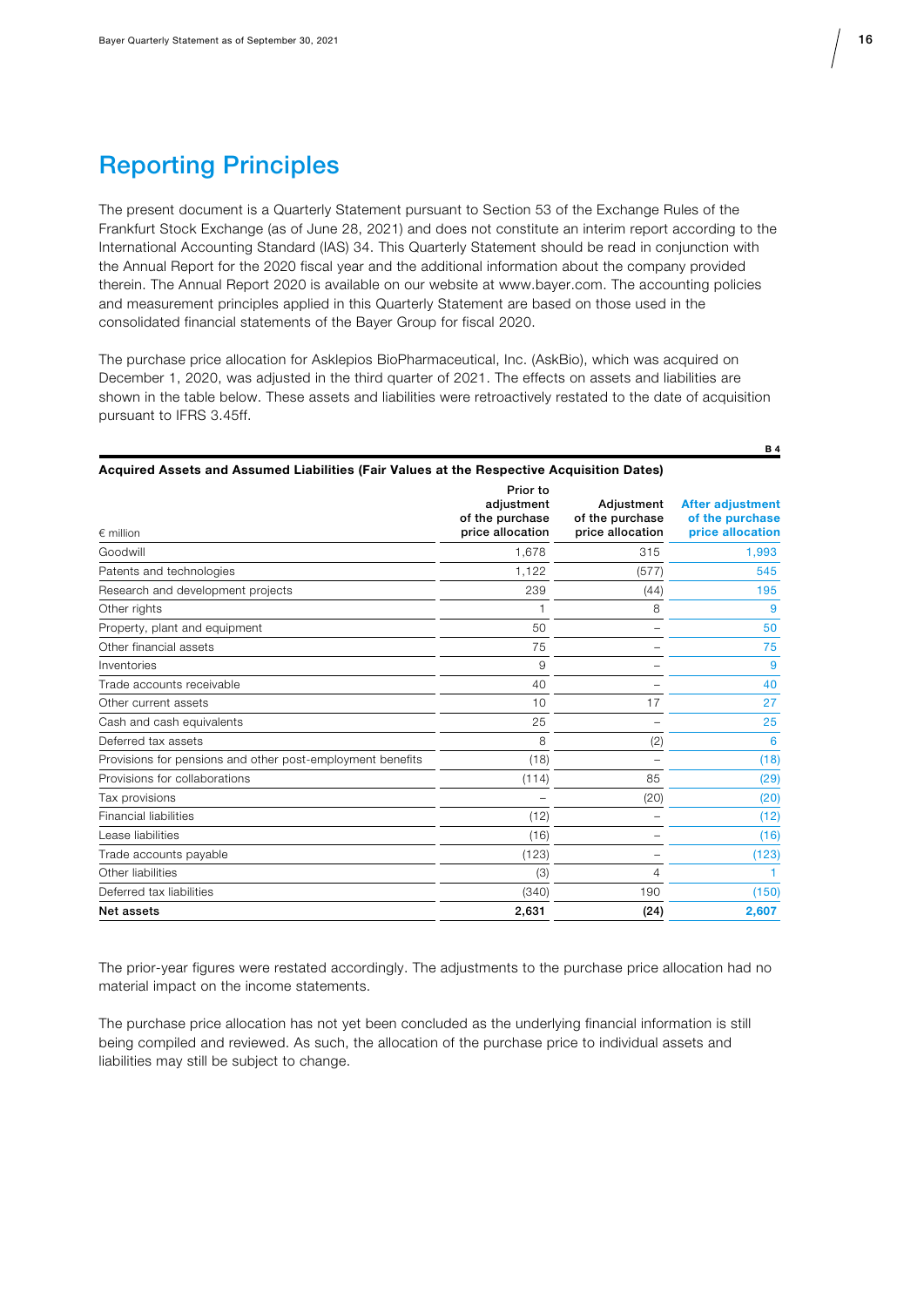# Legal Risks

To find out more about the Bayer Group's legal risks, please see Note [30] to the consolidated financial statements in the Bayer Annual Report 2020, which can be downloaded free of charge at www.bayer.com. Since the Bayer Annual Report 2020, the following significant changes have occurred in respect of the legal risks:

#### **Product-related litigation**

Roundup™ (glyphosate): A large number of lawsuits from plaintiffs claiming to have been exposed to glyphosate-based products manufactured by Bayer's subsidiary Monsanto have been served upon Monsanto in the United States. Glyphosate is the active ingredient contained in a number of Monsanto's herbicides, including Roundup™-branded products. Plaintiffs allege personal injuries resulting from exposure to those products, including non-Hodgkin lymphoma (NHL) and multiple myeloma, and seek compensatory and punitive damages. Additional lawsuits are anticipated.

In 2020, Monsanto reached an agreement in principle with plaintiffs, without admission of liability, to settle most of the current Roundup™ litigation and to put in place a mechanism to resolve potential future claims. Monsanto continues to make progress and as of October 22, 2021, has reached settlements and/or is close to settling in a substantial number of cases; including non-eligible cases this amounts to approximately 98,000 cases out of the approximately 125,000 cases reported in the Annual Report 2020.

The mechanism to resolve potential future claims involved a class settlement agreement between Monsanto and plaintiffs' counsel. This agreement required approval by Judge Chhabria of the U.S. District Court for the Northern District of California. In May 2021, Judge Chhabria denied the class agreement. Following the judge's denial, in May 2021 Bayer announced a series of measures to resolve potential future glyphosate litigation, combining both legal and commercial actions. In July 2021, Bayer provided an update on the progress made and announced additional details. Bayer has developed two scenarios based on a potential ruling by the Supreme Court of the United States in the Hardeman case. If the Supreme Court accepts the petition filed by Bayer in August 2021 for review and rules in favor of Bayer, it would effectively end potential future litigation. The second scenario assumes that the Supreme Court either refuses to hear the Hardeman case or issues a ruling in favor of the plaintiff, in which case Bayer would activate its own claims administration program. Bayer has implemented corresponding accounting measures for this scenario, resulting in a discounted allocation to provisions for litigations of €3.5 billion in the second quarter of 2021 on top of the existing provisions.

Bayer is confident that this provides an effective path to manage and address any risks from potential future Roundup™ litigation, while simultaneously giving Bayer more control going forward. Bayer continues to believe there is no reason for safety concerns in connection with these products.

The three adverse verdicts – Johnson, Hardeman and Pilliod – are not covered by the settlement. In May 2021, the 9<sup>th</sup> Circuit ruled against Monsanto in the Hardeman appeal. The company has petitioned the Supreme Court of the United States for review in Hardeman. In August 2021, the California Court of Appeal ruled against Monsanto in the Pilliod appeal. The company has filed a petition for appeal to the California Supreme Court. The Johnson case was concluded with payment of the US\$20.5 million final judgment plus interest in March 2021.

In October 2021, the jury in another trial, Clark, issued a verdict in Monsanto's favor. The jury determined that Roundup™ did not cause the plaintiff's child's lymphoma. The Clark trial took place in the Superior Court of the State of California for the County of Los Angeles. It is unknown whether the plaintiffs will appeal this case.

Another trial, Stephens, is underway in San Bernardino, California. The case involves a single plaintiff who alleges her exposure to Roundup™ caused her non-Hodgkin lymphoma. A verdict is expected during the fourth quarter of 2021.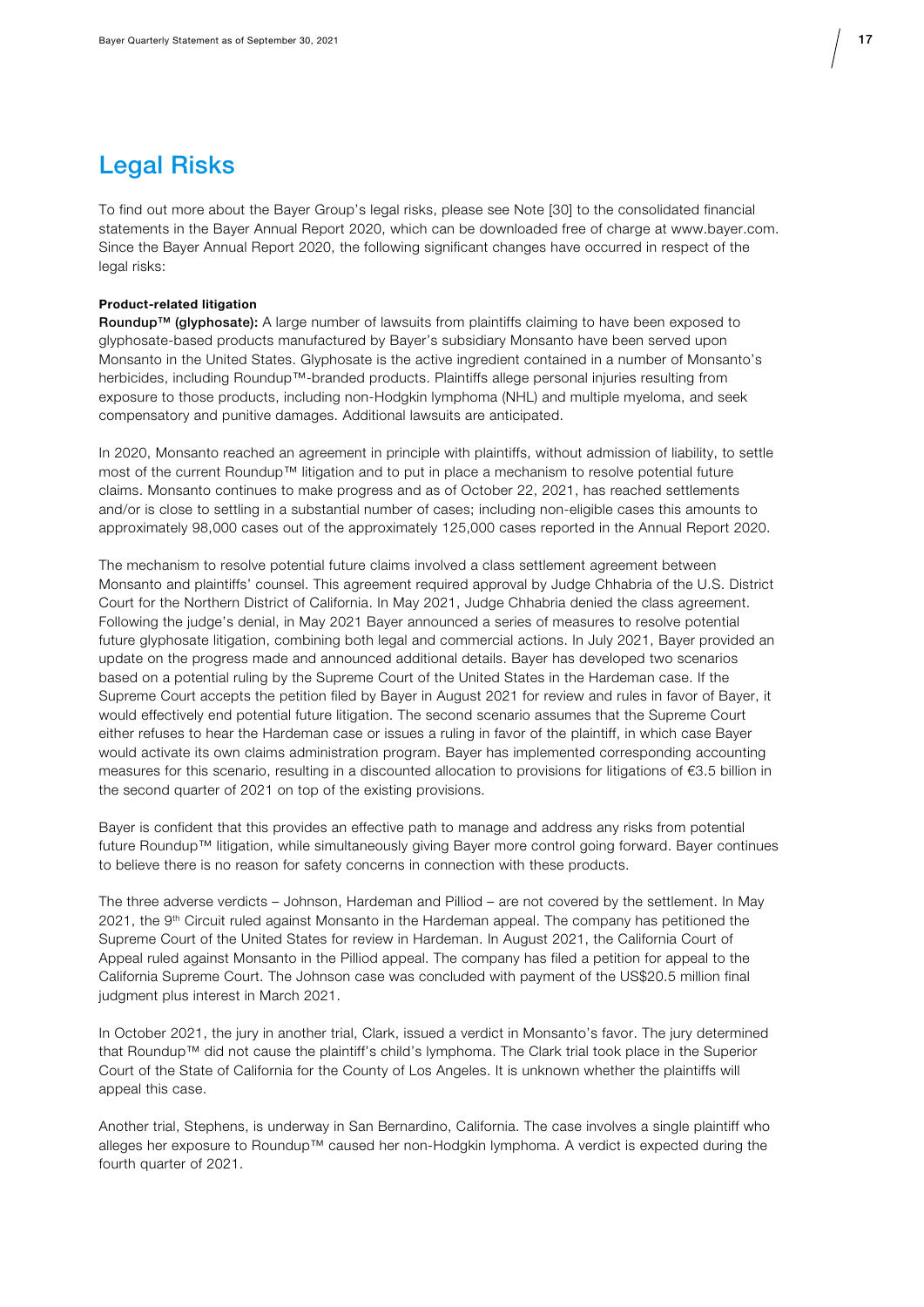As of October 22, 2021, a total of 22 Canadian lawsuits relating to Roundup™ and 11 seeking class action certification had been served upon Bayer.

Dicamba: As of October 22, 2021, lawsuits from approximately 230 plaintiffs had been served upon Bayer's subsidiary Monsanto and co-defendant BASF in both state and federal courts in the United States alleging that Monsanto's XtendiMax™ herbicide as well as other products containing dicamba caused crop damage from off-target movement. In 2020, Monsanto reached a global agreement with the plaintiffs to settle the dicamba litigation. One case that has not yet settled is the King case in Tennessee which claims damage to a tobacco field caused by dicamba, and is set for trial in April 2022. Following the dicamba settlement, two additional dicamba lawsuits were filed and served upon Bayer: In May 2021, a honey producer (Coy's Honey Farms) filed suit in the Eastern District of Arkansas against Bayer and BASF alleging damages to his honey business caused by dicamba. The case will be transferred to the Dicamba MDL in Missouri. In June 2021, approximately 60 Texas vineyard growers filed a single lawsuit in Jefferson County, Texas state court alleging dicamba damage to their vineyards. The lawsuit names Bayer, Monsanto and BASF as defendants. In July 2021, the lawsuit was removed to the Eastern District of Texas and transferred to the Dicamba MDL. Plaintiffs filed a motion to remand the case from the Dicamba MDL to Texas state court and that motion is currently pending determination by the MDL court.

#### **Patent disputes**

Betaferon™/Betaseron™: In Bayer's patent litigation against Biogen MA Inc. in a U.S. federal court regarding Betaseron™, Bayer's drug product for the treatment of multiple sclerosis, the U.S. federal court entered final judgment in favor of EMD Serono, Inc. and Pfizer Inc. and, separately, in favor of Bayer and Novartis Pharmaceuticals Corporation ("Novartis") in March 2021. This terminates the patent dispute regarding Betaseron™ and Extavia™, another drug product for the treatment of multiple sclerosis which is manufactured by Bayer but distributed in the United States by Novartis.

Jivi™ (BAY94-9027): In 2018, Nektar Therapeutics ("Nektar"), Baxalta Incorporated and Baxalta U.S., Inc. (together "Baxalta") filed a complaint in a U.S. federal court against Bayer alleging that BAY94-9027, approved as Jivi™ in the United States for the treatment of hemophilia, infringes five patents by Nektar. In parallel proceedings before the same U.S. federal court over infringement of a Bayer patent by Baxalta's hemophilia treatment Adynovate™, the court ordered Baxalta in 2019 to pay US\$182 million to Bayer. In March 2021, the U.S. Court of Appeals for the Federal Circuit affirmed the order in favor of Bayer. In May 2021, Bayer, Baxalta and Nektar agreed to settle their patent disputes. Bayer and Baxalta will both be able to continue to market their respective hemophilia treatments.

Intacta™/Bollgard II RR Flex™: In addition to the action filed in 2017 regarding the promoter patent, the Soybean Growers Association from the State of Mato Grosso (Aprosoja/MT) is now also seeking a correction of the expiration dates of all three patents protecting Bayer's Intacta™ soybean technology in a separate action claiming that two of these patents had already expired, and is additionally seeking a corresponding refund of paid royalties and reduction of ongoing royalty payments. Further soybean grower associations and the Cotton Producers Association of the State of Mato Grosso (AMPA) have requested to be admitted as co-plaintiffs to this lawsuit. One of the two patents, the promoter patent, also covers Bollgard II RR Flex™ and is at issue in the disputes with AMPA. Aprosoja/MT argues that the term of the patents had been determined unconstitutionally. In September 2021, a decision by the Brazilian Supreme Court – that the term of patents previously determined to be a minimum of 10 years from the patent being granted is unconstitutional, and that this term shall instead be set at 20 years from the filing of the patent application – became final. This will apply retroactively to certain patents, thereby shortening their term. However, Bayer believes that neither Aprosoja/MT nor other associations are entitled to a refund of paid royalties or to a reduction of ongoing royalty payments.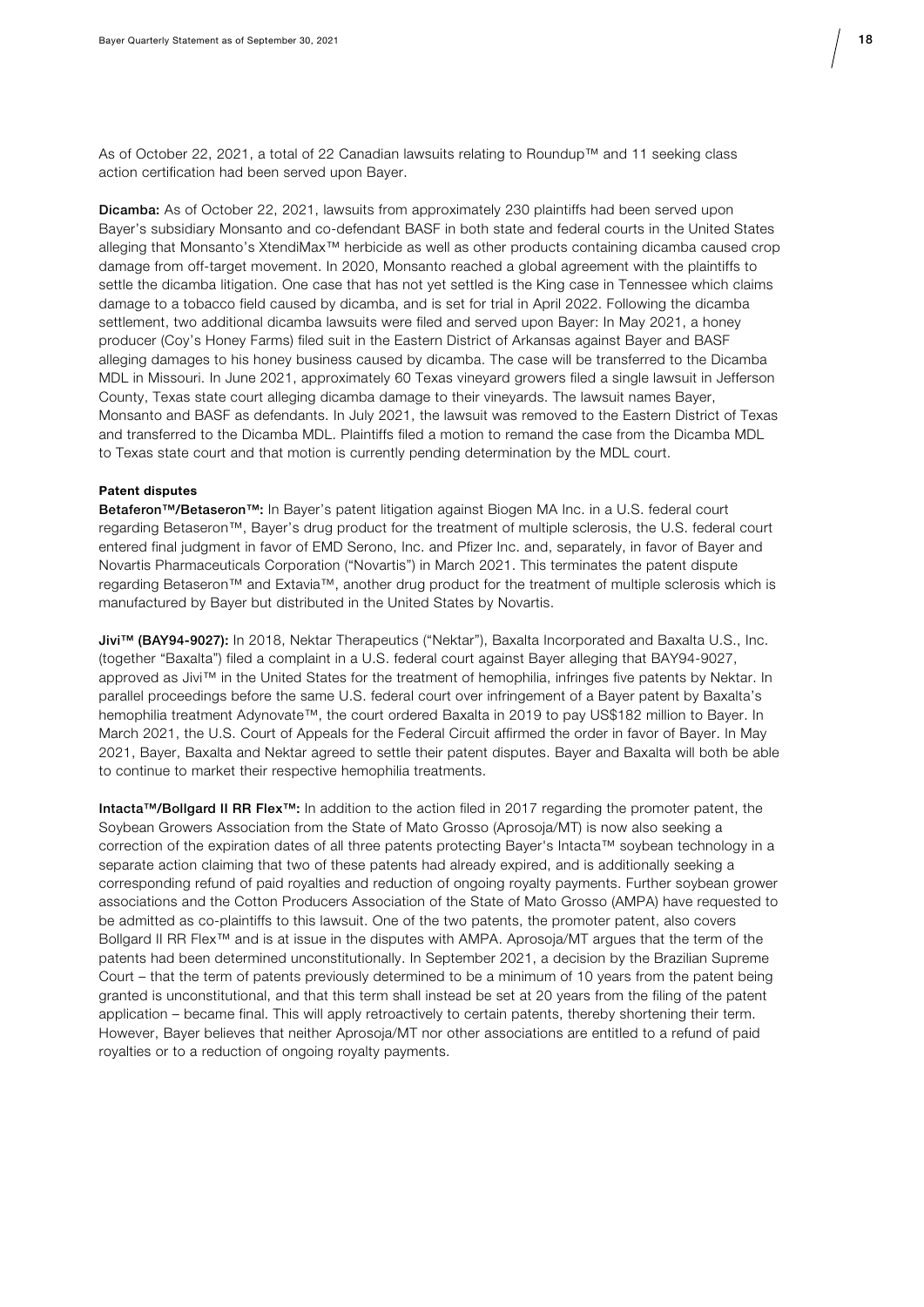#### **Further legal proceedings**

PCBs: Bayer's subsidiary Monsanto has been named in lawsuits brought by various governmental entities in the United States claiming that Monsanto, Pharmacia and Solutia, collectively as a manufacturer of PCBs, should be responsible for a variety of damages due to PCBs in the environment, including bodies of water, regardless of how PCBs came to be located there. PCBs are chemicals that were widely used for various purposes until the manufacture of PCBs was prohibited by the EPA in the United States in 1979. Monsanto also faces numerous lawsuits claiming personal injury and/or property damage due to use of and exposure to PCB products. In July 2021, a jury in King County, Washington, awarded a total amount of US\$185 million (compensatory and punitive damages) to three plaintiffs alleging personal injury from allegedly being exposed to PCBs in their workplace, the Sky Valley Education Center. Bayer disagrees with the verdict and plans to appeal. The undisputed evidence in this case does not support the conclusions that plaintiffs were exposed to unsafe levels of PCBs or that any exposure could have possibly caused their claimed injuries. There are approximately 200 plaintiffs in connection with the relevant building. Another trial related to the building is currently underway, with a jury verdict expected in November 2021. We believe that we also have meritorious defenses in these matters and intend to defend ourselves vigorously.

Shareholder litigation concerning Monsanto acquisition: In Germany and the United States, investors have filed lawsuits claiming damages suffered due to the drop in the company's share price. Plaintiffs allege that the company's capital market communication in connection with the acquisition of Monsanto Company was flawed and that the information provided by Bayer on the risks, in particular regarding glyphosate product liability claims in the United States, was insufficient. In Germany, two proceedings have been initiated, which are still at an early stage. In the United States, one lawsuit seeking class action certification has been served upon Bayer. In October 2021, the United States District Court for the Northern District of California, San Francisco Division, decided that the lawsuit shall move forward with regard to some of the allegations. Bayer believes it has meritorious defenses and intends to defend itself vigorously.

## Events after the reporting period

#### **Repayment of financial liabilities**

In October 2021, Bayer US Finance LLC, United States, repaid a bond with a volume of US\$1.5 billion (€1.3 billion).

### **Change on the Board of Management**

The Supervisory Board of Bayer AG has appointed Rodrigo Santos to the company's Board of Management and the position of President of the Crop Science division, effective January 1, 2022. Santos will succeed Liam Condon, who has informed the Supervisory Board that he wishes to bring forward the end date of his contract with the company from December 31, 2023 to December 31, 2021.